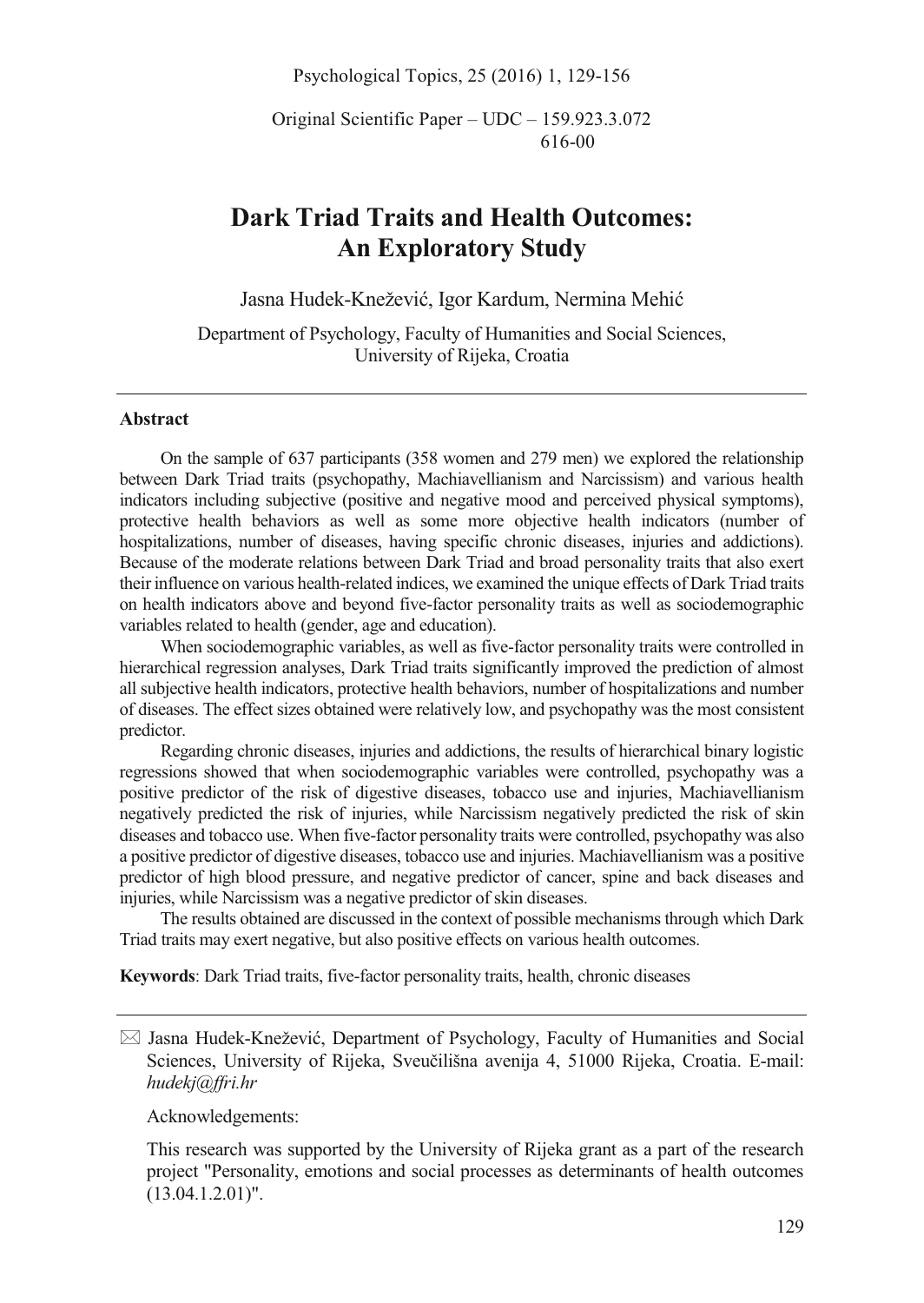## **Introduction**

The relevance of personality for health maintenance, illness onset, progression and recovery as well as its predictive value from early childhood to the health later in life has been well documented (Uchino, Vaughn, & Matwin, 2008). The study of personality-health relationship nowadays provides many models, tools and concepts necessary for understanding health. Several models explain mechanisms underlying the connections of personality traits to health outcomes such as their influence through the cognitive processes of perceiving and attending to the environment (e.g. the interpretation of health risk or attending to prescribed treatment), symptoms perception and reporting, health-related behaviors, seeking social support, exposure to and reactivity to the environmental stimuli, especially stressful situations, etc. (e.g. Goodwin & Friedman, 2006).

Numerous health-related personality traits have been examined in relation to health outcomes, most frequently Type A behavior pattern (e.g. Friedman & Booth-Kewley, 1987), hostility (e.g. Smith, 1992), optimism (e.g. Peterson & Bossio, 1991), anxiety (e.g. Shen et al., 2008), locus of control (e.g. Gale, Batty, & Deary, 2008), self-efficacy (e.g. O'Leary, 1985), hardiness (e.g. Kobasa, Maddi, & Kahn, 1982), and sense of coherence (e.g. Eriksson & Lindström, 2006).

Regarding comprehensive models of personality, Five-factor personality model was the one most frequently explored in relation to various health indices such as health behaviors, illnesses, disease onset, progression and recovery as well as mortality across the lifespan. Research confirms that each of the Five-factor personality traits, particularly conscientiousness, neuroticism, and extraversion, but also often agreeableness and openness has an impact on various and multiple healthrelated outcomes (Friedman & Kern, 2014; Goodwin & Friedman, 2006; Hampson, Goldberg, Vogt, & Dubanoski, 2006; Smith & Gallo, 2001). For example, conscientiousness is linked to better subjective and objective health, lower risk of cognitive impairment (Wilson, Schneider, Arnold, Bienias, & Bennett, 2007), and lower mortality (Friedman, 2000; Löckenhoff, Sutin, Ferrucci, & Costa, 2008), neuroticism is related to higher disease risk and other negative outcomes such as poorer reactions to illness, higher perception of physical symptoms, and less successful coping (David & Suls, 1999). High extraversion is associated to better mental health as evidenced by higher subjective well-being (Steel, Schmidt, & Shultz, 2008), lower rates of depression (Jylha & Isometsa, 2006), higher self-rated global health (Jerram & Coleman, 1999; Korotkov & Hannah, 2004) and higher availability of social support (Berkman, Glass, Brissette, & Seeman, 2000), while associations with physical health are less consistent across studies (Löckenhoff et al., 2008). Research on agreeableness and health outcomes show that it is linked to better mental health (Löckenhoff et al., 2008; Steel et al., 2008), but is also a positive predictor of cardiovascular disease (e.g. Miller, Smith, Turner, Guijarro, & Hallet, 1996), while higher openness is linked to cognitive, emotional, and physical well-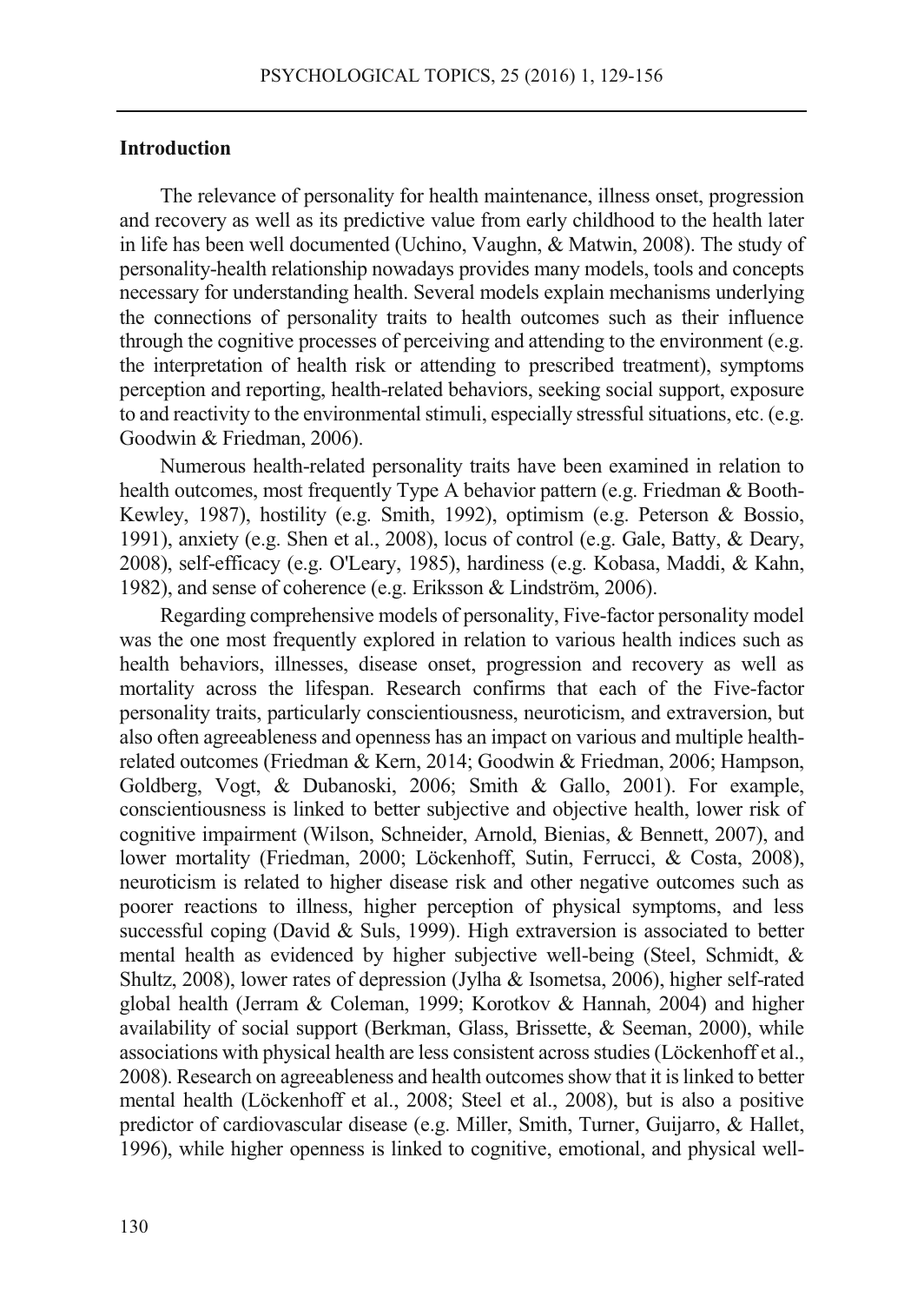being (Jerram & Coleman, 1999; Steel et al., 2008), as well as lower mortality (Iwasa et al., 2008).

One personality domain that has aroused much scientific interest in the last two decades, but has been relatively rarely explored in the context of health is Dark Triad. Dark Triad personality is a constellation of three subclinical, but socially aversive traits - psychopathy, Machiavellianism and Narcissism. Psychopathy is characterized by impulsivity, interpersonal antagonism, sensation seeking as well as low empathy and anxiety, Machiavellianism by manipulativeness and glib social charm, while Narcissism by grandiosity, entitlement, superiority and dominance (Paulhus & Williams, 2002). To some extent all three traits share a number of undesirable features including malevolence, self-promotion, emotional coldness, hypocrisy and aggression. It has been repeatedly found that Dark Triad traits measured by nonclinical measures and on nonclinical populations positively correlate and, therefore, are sometimes combined into a global Dark Triad index (e.g., Jonason, Li, Webster, & Schmitt, 2009). Nonetheless, there is also plenty of evidence that they are distinct constructs that are to some extent conceptually and psychometrically related (Furnham, Richards, & Paulhus, 2013).

When examined in relations to the Five-factor personality traits, research shows that all Dark Triad traits are most consistently but modestly correlated with agreeableness. Narcissism and psychopathy correlate positively with extraversion and openness, Machiavellianism and psychopathy negatively with conscientiousness, while psychopathy negatively with neuroticism (Paulhus & Williams, 2002). Although there are inconsistencies in results across various studies, majority of them indicate that these two groups of variables are moderately interrelated. Also, behavioral genetic studies have found a considerable overlap in the genes influencing co-occurrence of Dark Triad and Five-factor personality traits, and moderate phenotypic correlations based on self-report which may indicate that these two groups of variables represent overlapping but distinct clusters of personality (Vernon,Villani, Vickers, & Harris, 2008). Regarding HEXACO model, all three of the Dark Triad traits correlated substantially and negatively with honestyhumility dimension (Lee & Ashton, 2005).

Research on the relationship between Dark Triad traits and health outcomes have been most often explored by analyzing mental than physical health indicators, and almost always by analyzing single or two of the Dark Triad traits. A few studies relating psychopathy and health have found that it positively predicts anxiety, depression, reduced perception of general health (Beaver et al., 2014) and higher selfreported reactivity to stress (Noser, Zeigler-Hill, & Besser, 2014). Also, persons scoring high on psychopathy have been found to be at risk for many compromising health behaviors that correlate with shorter life expectancy such as impulsive behavior (Jones & Paulhus, 2011), sensation seeking, risk taking (Adams, Luevano, & Jonason, 2014), substance abuse (Jonason, Li, & Teicher, 2010), risky sexual behavior (Hudek-Knežević, Kardum, & Krapić, 2007), and an exploitative mating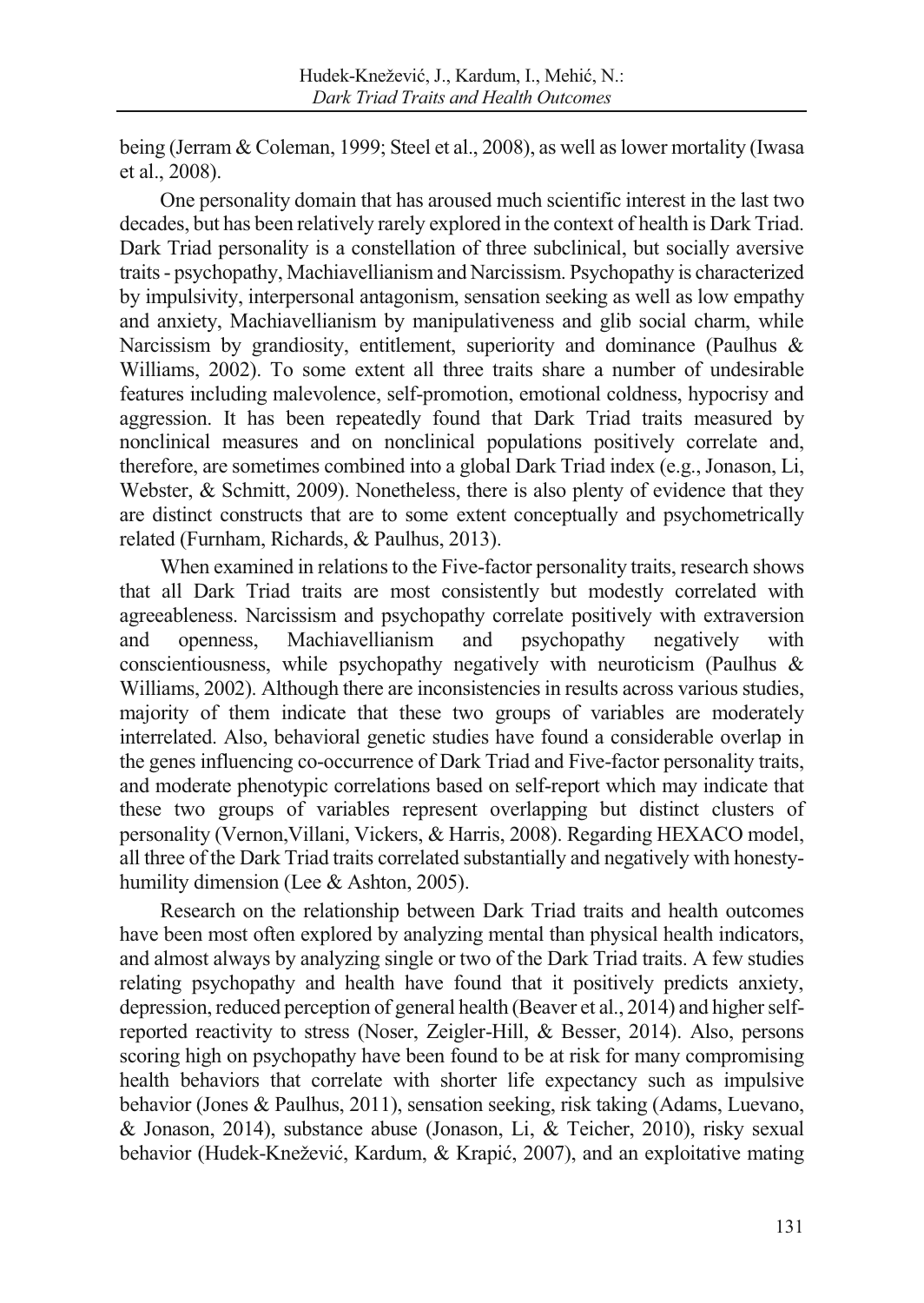style (Jonason, Luévano, & Adams, 2012; Kardum, Hudek-Knežević, Schmitt, & Grundler, 2015). It was also found to be negatively related to problem-focused coping and social support seeking (Aghababaei & Błachnio, 2015). The results of the studies exploring psychopathy and some physiological indicators of health are somewhat conflicting. While some of them found that individuals higher on psychopathy show increased cardiovascular reactivity when exposed to negative stimuli (Casey, Rogers, Burns, & Yiend, 2012), a meta-analysis of psychophysiological studies of psychopathy shows that it is related neither to heart rhythm nor cardiovascular reactivity (Lorber, 2004). Regarding physical health, psychopathy has been found to correlate with the increased number of diagnoses, risk of chronic diseases (e.g. diabetes, hypertension, high cholesterol), neurological diseases (ADD/ADHD, migraines, stuttering and tinnitus) as well as to behavioral indices of health like increased number of missed days of school or work due to illness (e.g. Beaver et al., 2014).

Out of Dark Triad traits, Machiavellianism is the least investigated in the context of health. Generally, it seems that the associations between Machiavellianism and mental health indictors are weak and sometimes equivocal. For example, the review by Fehr, Samson, and Paulhus (1992) show consistent positive associations between Machiavellianism and anxiety, although some authors are sceptic that high anxiety is compatible with the concept of Machiavellianism (e.g. Wrightsman, 1991). However, more recent studies either confirmed this paradoxical result (e.g. Jakobowitz & Egan, 2006) or found no correlation between them (McNamara, Durso, & Harris, 2007; Paulhus & Williams, 2002). Furthermore, few studies that examined the links of Machiavellianism with mental health indices have found positive correlations with depression (e.g. Bakir, Yilmaz, & Yavas, 1996), paranoia (e.g. Christoffersen & Stamp, 1995), alexithymia (e.g. Wastell & Booth, 2003), perfectionism (e.g. Sherry, Hewitt, Besser, Flett, & Klein, 2006), and low self-esteem (e.g. Valentine & Fleischman, 2003), and negative correlations with problemfocused coping and support seeking (Aghababaei & Błachnio, 2015). Contrary to psychopaths, who are usually oriented towards short-term benefits, it has been found that persons high on Machiavellianism are sometimes focused on long-term benefits and a repetitive delay of gratifications (Jonason, Baughman, Carter, & Parker, 2015). While some authors assume that ability of Machiavellists to inhibit behaviors might lead to more positive effects on health (e.g. Jones & Paulhus, 2010), others suggest that a delay of gratification may be stressful and that stressful experience may mediate the relationship between Machiavellianism and negative health outcomes (Jonason et al., 2015).

Research results on the associations between Narcissism and health outcomes are inconsistent. On one hand, a number of studies have found that Narcissism is positively related to self-esteem (e.g. Sedikides, Rudich, Gregg, Kumashiro, & Rusbult, 2004), subjective well-being (Aghababaei & Błachnio, 2015; Egan, Chan, & Shorter, 2014) and healthy behaviors such as exercising (e.g. Jonason et al., 2015;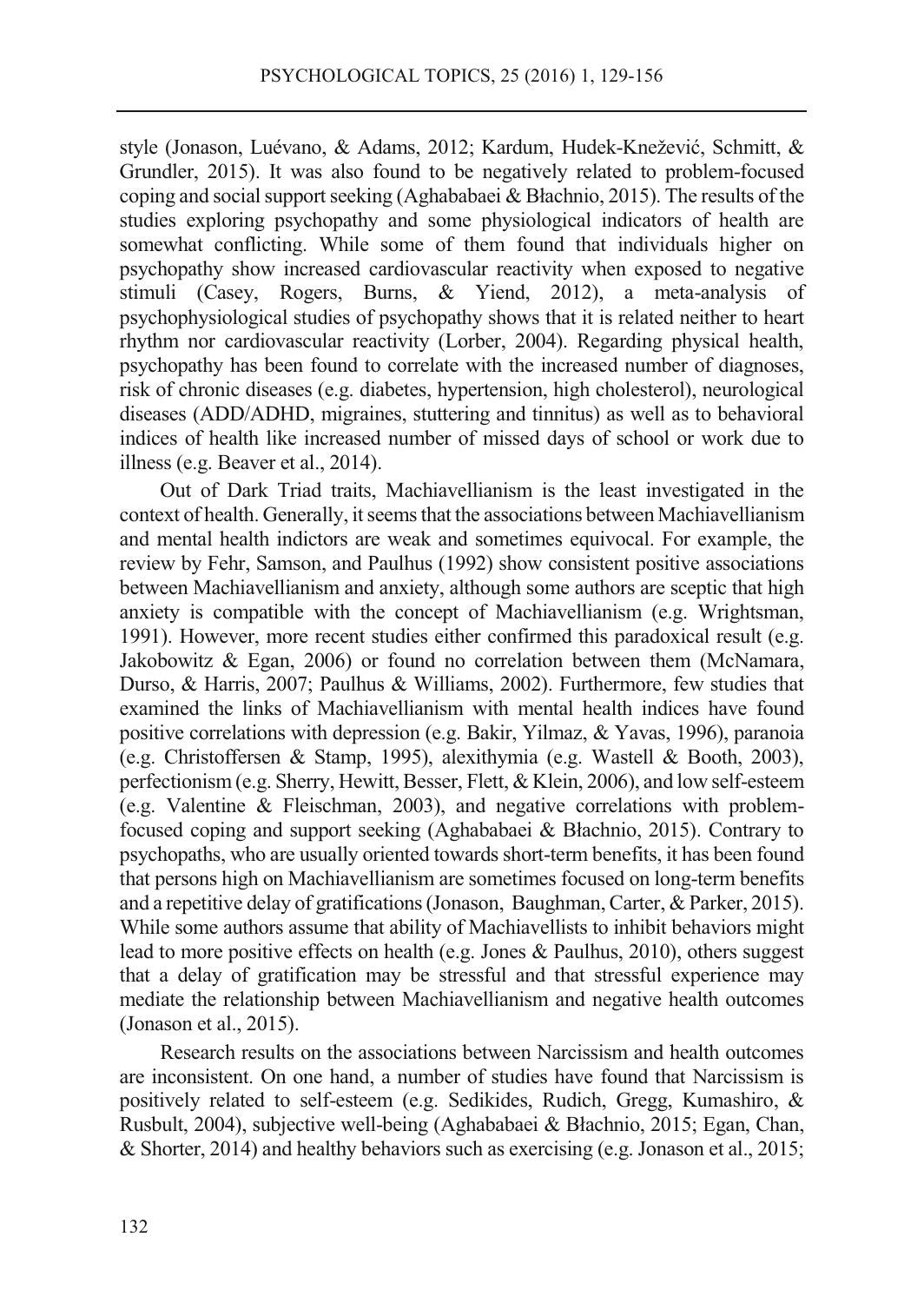Spano, 2001). Also, Narcissism was found to be related to more functional coping strategies such as focusing on problem, planning, self-control, positive reappraisal and social support seeking (Aghababaei & Błachnio, 2015). It should be noted, though, that the associations of Narcissism with positive health outcomes seem to be the result of the overlap between Narcissism and self-esteem (Ng, Cheung, & Tam, 2014; Rose, 2002; Rosenthal & Hooley, 2010; Sedikides et al., 2004). On the other hand, Narcissism was found to exert negative effects on various health indices. For example, it has been documented that women who regularly use suntan salons, which is detrimental to health, have higher scores on one aspects of Narcissism called superiority (Fiala, Kopp, & Günther, 1997). Regarding physical health, it has been found that Narcissism was positively related to the increased cardiovascular reactivity in stressful situations in men (Kelsey, Ornduff, McCann, & Reiff, 2001) as well as in women (Kelsey, Ornduff, Reiff, & Arthur, 2002). Also, studies showed the increased basal levels of cortisol (Reinhard, Konrath, Lopez, & Cameron, 2012) and cortisol in stressful situations in men higher on Narcissism (Edelstein, Yim, & Quas, 2010).

The explanations of the possible mechanisms through which Narcissism exerts positive effects on health include socially oriented nature of Narcissists that may facilitate active and passive increase of the social network (e.g. Jonason & Schmitt, 2012), thus providing a buffer from the deleterious health outcomes (e.g. Jonason et al., 2015). The other explanation refers to the motivation of Narcissists to maintain attractive looks, which may facilitate behaviors with positive health effects (e.g. exercising, healthy eating), but also those behaviors that could be deleterious to health, such as excessive sun exposure (Fiala at al., 1997). Another assumption is that Narcissism might predict negative health outcomes through its associations to impulsivity (Campbell, Goodie, & Foster, 2004; Jones & Paulhus, 2011), sensation seeking (Crysel, Crosier, & Webster, 2013), risk-taking and substance abuse (Buelow & Brunell, 2014). Furthermore, one of the main characteristics of Narcissism, the use of defensive mechanisms for coping with ego threats, could also be related to deleterious physiological consequences (Rutledge, 2006).

Research by Jonason et al. (2015) is the only research dealing with the relationships between all three Dark Triad personality traits and various measures of mental, social and physical health. Their results are mainly in accord with previous studies. Namely, psychopathy was related to the range of health-outcomes such as increased depression, more risk-taking, lower life-expectancy, and a faster lifehistory strategy. Machiavellianism was linked to poorer mental health and well-being as well as to slower life-history strategy, while Narcissism to few negative as well as some positive health outcomes such as longer life expectancy and a slow life-history strategy.

In the present study we attempted to explore the relationship of Dark Triad traits with various health measures including subjective health indicators (positive and negative mood and perceived physical symptoms), protective health behaviors as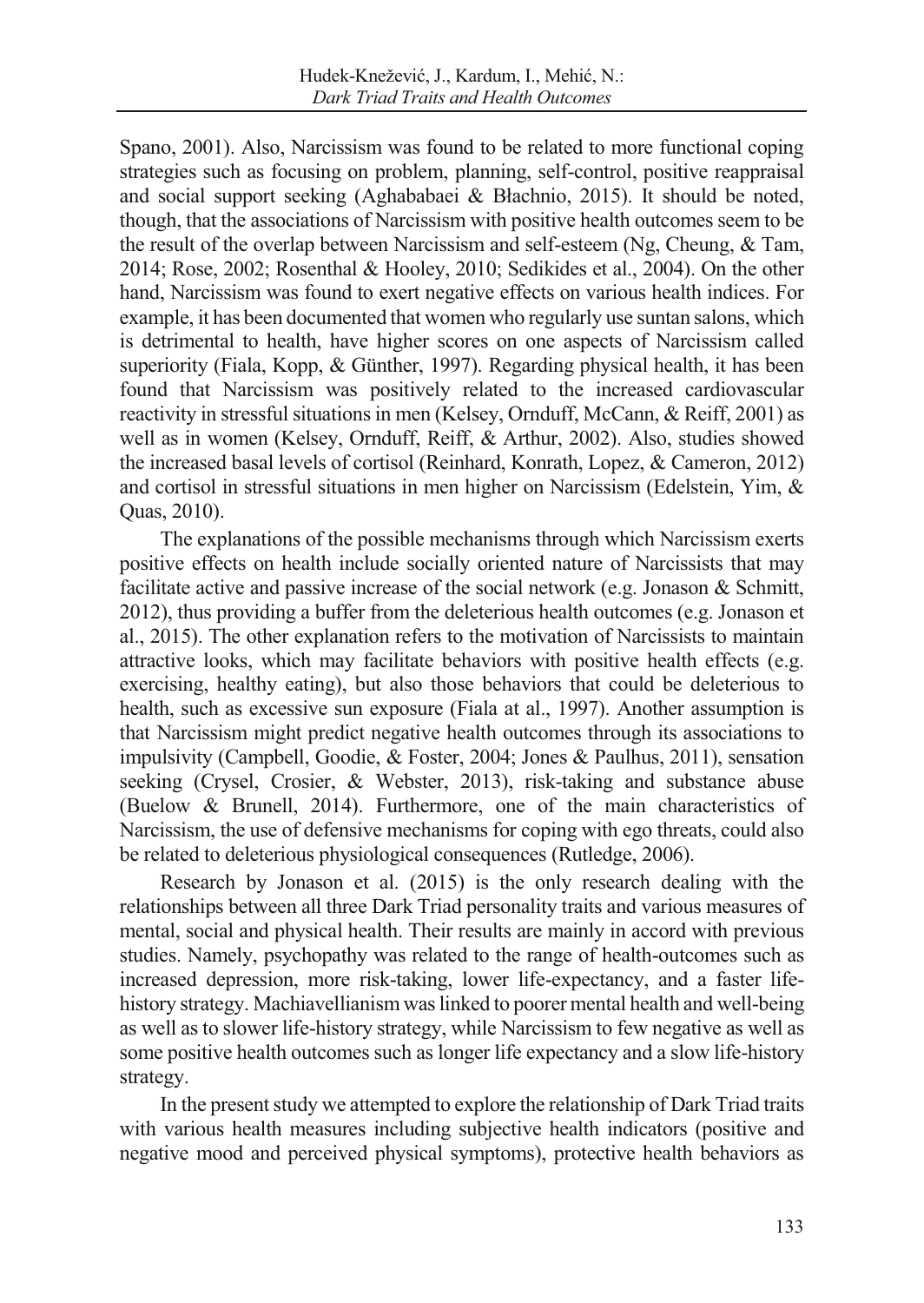well as some more objective health indicators (number of hospitalizations, number of diseases, specific chronic diseases, injuries and addictions). Compared to the majority of previous studies, we included all three Dark Triad traits simultaneously and measured them by using standard personality questionnaires whose validity has been well documented in comparison to the briefer measures that have received less validation. Also, wide range of health indicators have been analyzed on a relatively large sample from middle age to elderly, who have greater risk of developing chronic disease.

Because Dark Triad traits are modestly related to some other broad personality traits that exert their influence on various health-related outcomes, we attempted to explore the unique effects of Dark Triad traits on health indicators above and beyond Five-factor personality traits. Furthermore, as it is well known, various sociodemographic variables are also related to health (Leclerc, Rahn, & Linden, 2006), and therefore, we also examined the effects of Dark Triad personality traits on health indices above and beyond three important sociodemographic variables gender, age and education. Having in mind previously mentioned research, we hypothesized that each Dark Triad traits significantly predicts various indicators of health. Generally, we assumed that psychopathy will be the most consistent negative predictor of health indicators, while Machiavellianism and Narcissism will not be only negative, but also positive predictors of health indicators. Also, we expected the stronger effects of Dark Triad traits on the measures of subjective (mood, physical symptoms) than objective health outcomes (number of diseases, risk of having specific disease and number of hospitalizations).

## **Method**

#### *Participants and Procedure*

The study was conducted on the sample of 637 participants (358 women and 279 men) from several towns in Croatia. In order to increase the probability of various diseases in the sample, the inclusion criteria for participating in this study was 39 years or older. Therefore, the age of participants ranged from 39 to 87 years (*M=*52.66; *SD=*9.88). The majority of participants finished high school (54.5%), 8.3% primary school, 12.7% had higher education, 20.6% of them finished university and 3.9% post-graduate study. Most of the participants were employed (56.5%) and married (72.2%).

Questionnaires were administered by well-instructed psychology students in the homes of the participants. Participation was voluntary and anonymous with no incentives offered. They were given as much time as needed to complete the questionnaires (approximately 45 minutes). All participants reviewed a letter of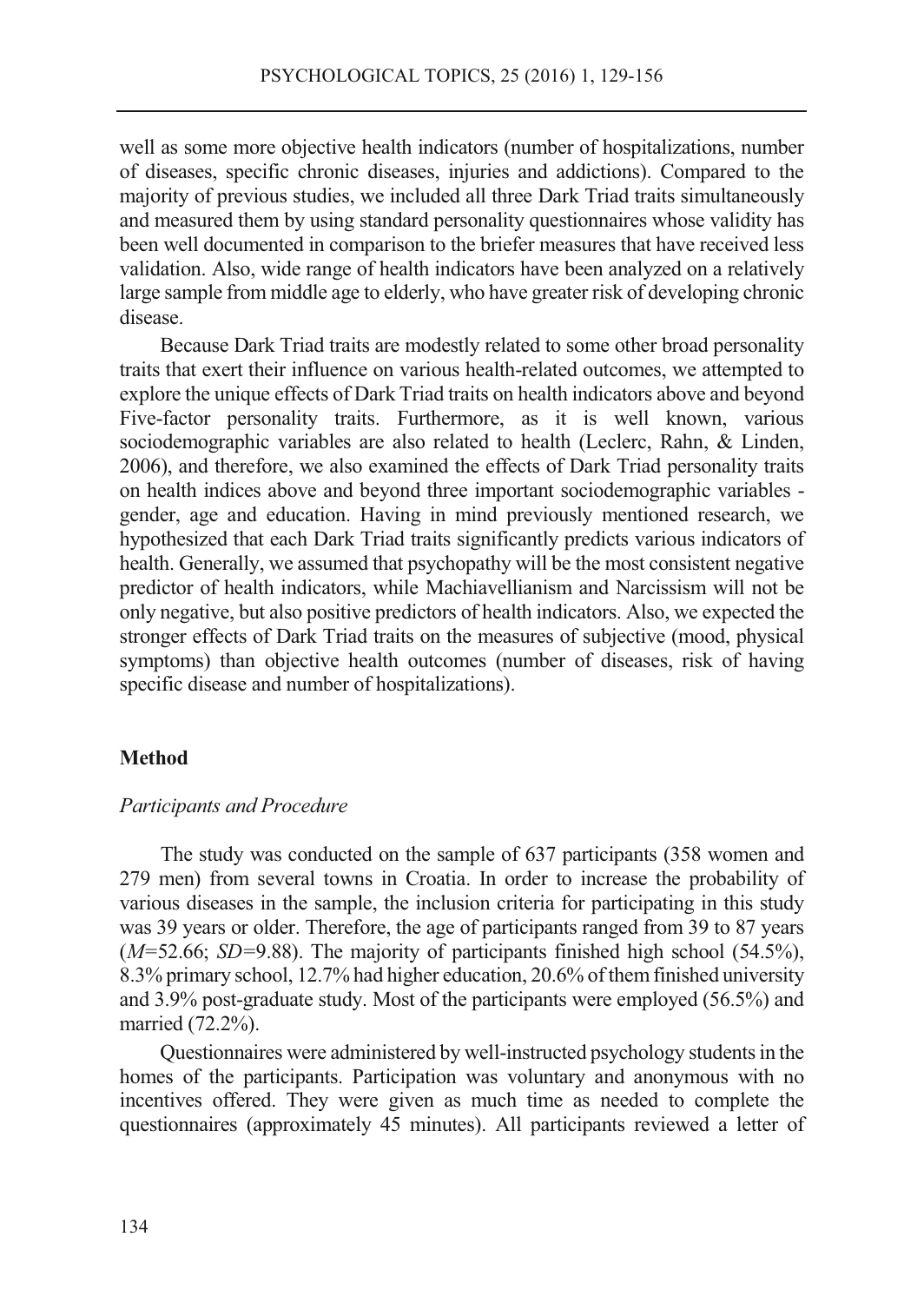information, were provided by informed consent and then completed the questionnaires.

## *Measures*

For measuring Five-factor personality traits *Big Five Inventory* (BFI; Benet-Martinez & John, 1998) was used. Participants rated each of 44 items on a scale ranging from 1 (*strongly disagree*) to 5 (*strongly agree*). Previous research showed its appropriateness for measuring Five-factor model of personality in Croatian language (Hudek-Knežević & Kardum, 2009; Kardum & Hudek-Knežević, 2012).

Narcissism was assessed with the 40-item *Narcissistic Personality Inventory* (Raskin & Terry, 1988). For each item participants chose one of two statements they felt applied to them more. The total number of narcissistic statements the participants endorsed was used as an index of Narcissism. Machiavellianism was measured with the 20-item *MACH-IV* (Christie & Geis, 1970). Participants indicated how much they agreed (-3 = *strongly disagree*, +3 = *completely agree*) with each statement. The 31 item *Self-Report Psychopathy Scale-III* (Paulhus, Hemphill, & Hare, 2012; Williams, Paulhus, & Hare, 2007) was used to assess nonclinical psychopathy. Participants rated how much they agreed (1 = *strongly disagree*, 5 = *strongly agree*) with each statement. All three Dark Triad questionnaires were used as unidimensional measures. Also, all of them were validated and used on Croatian samples in previous studies (e.g. Kardum et al., 2015).

Health behaviors were measured by 23 items of the *health-protective behavior questionnaire* (Harris & Gutten, 1979). Participants rated the frequency of their behaviors (e.g. "Get enough sleep", "Avoid part of the town with a lot of pollution") using five-point rating scale (from 1 - *never* to 5 - *almost always*). This questionnaire was also used as unidimensional measure. The questionnaire was translated for the purpose of this study.

Perceived physical symptoms were measured by *Subjective Health Complaints Scale* (SHC, Eriksen, Ihlebaek, & Ursin, 1999) that comprises 29 items assessing musculoskeletal symptoms (e.g. backpain, neckpain), gastro-intestinal problems (e.g. stomach discomfort, diarrhoea), pseudoneurology symptoms (e.g. headache, dizziness), symptoms of allergy (e.g. breathing problems, chest pain), and flu (e.g. cold, coughing). The scale was used as unidimensional measure, and has previously been translated and validated on Croatian language (Krapić, Sušanj, & Ćoso, 2006).

Mood was assessed by a *Mood Scale* (Kardum & Bezinović, 1992), an adjective-type, 40-item scale composed of 2 higher-order mood factors (positive and negative mood). The positive mood factor consists of 3 components reflecting positive emotional states of happiness, acceptance and activation, while the negative mood factor comprises specific components of negative emotional states of sadness, anger, fear and rejection.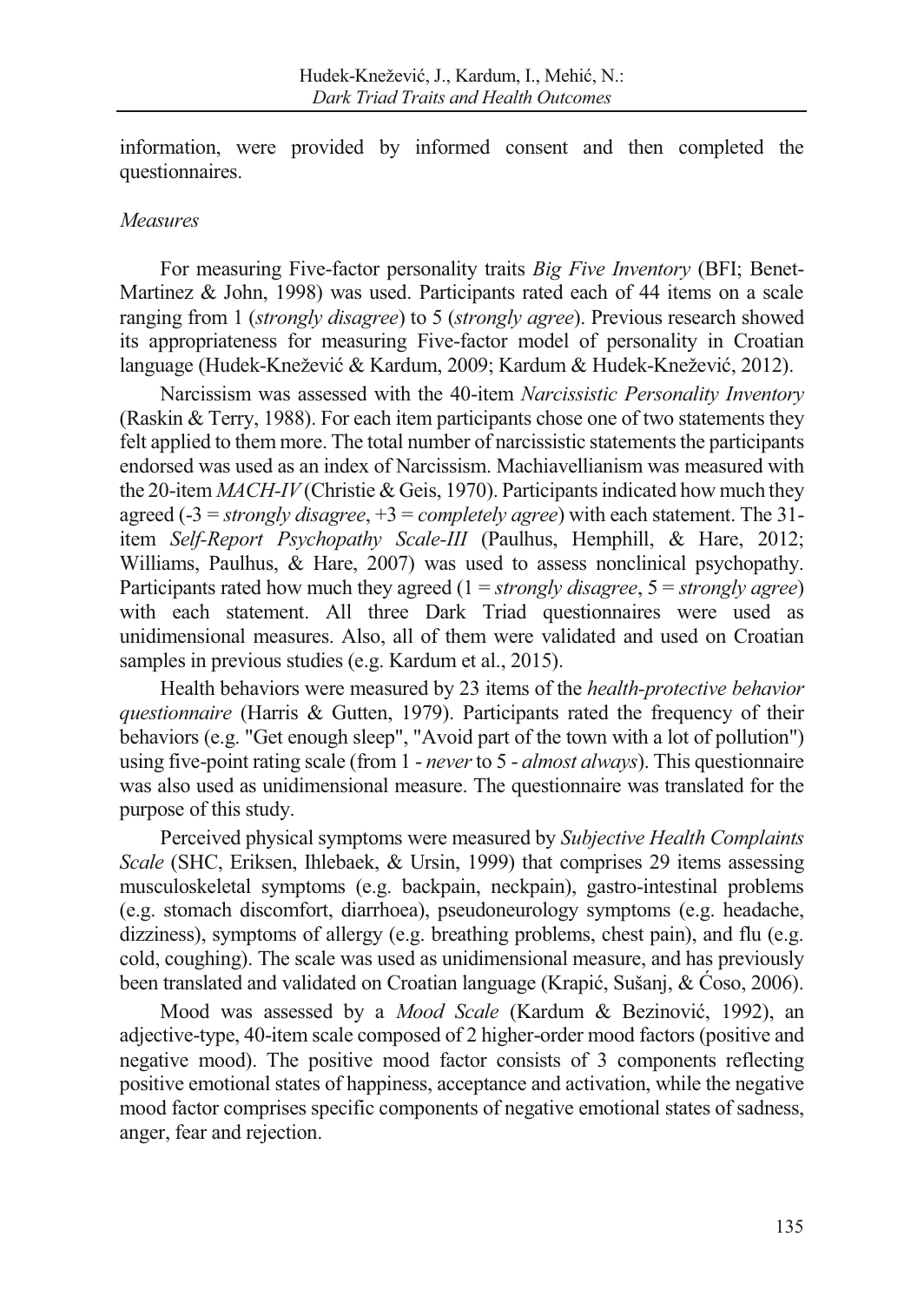*Diseases* were assessed by a check-list constructed for the purpose of this study. It consists of 33 items for various diseases (e.g. cancer, cardiovascular disease, diabetes Type 2, injuries, addictions), and one for total number of hospitalizations. From the check-list of diseases we computed the total number of diseases and analyzed it in the first part of the study, while the analyses on the level of each disease are presented in the second part of the study. Descriptive statistics of the continuous variables used in this study are presented in Table1.

| Variables                      |                            | M     | SD    | $\alpha$ |
|--------------------------------|----------------------------|-------|-------|----------|
|                                | Psychopathy                | 59.80 | 11.18 | .82      |
| Dark Triad Traits              | Machiavellianism           | 61.68 | 10.86 | .68      |
|                                | Narcissism                 | 48.54 | 6.48  | .88      |
|                                | Extraversion               | 27.12 | 4.51  | .82      |
|                                | Agreeableness              | 33.63 | 4.63  | .71      |
| Five-Factor Personality Traits | Conscientiousness          | 34.17 | 4.98  | .80      |
|                                | Neuroticism                | 21.04 | 5.52  | .82      |
|                                | <b>Openness</b>            | 33.68 | 6.35  | .83      |
|                                | Positive mood              | 70.94 | 11.14 | .92      |
|                                | Negative mood              | 39.49 | 13.10 | .94      |
| <b>Health Indicators</b>       | Physical symptoms          | 62.26 | 14.36 | .89      |
|                                | Health behaviors           | 73.41 | 12.71 | .86      |
|                                | Number of hospitalizations | 1.39  | 1.15  |          |
|                                | Number of diseases         | 2.35  | 1.98  |          |

Table 1. *Descriptive Statistics of the Continuous Variables Used in this Study*

## **Results**

First, we computed the correlations between predictor variables (Table 2).

Correlations between predictor variables show that women have higher scores on agreeableness and neuroticism, and men on all three Dark Triad traits. Younger participants have higher education, higher scores on extraversion, openness, psychopathy and Narcissism and lower scores on agreeableness. Participants with higher education have higher scores on extraversion, openness and Narcissism and lower on Machiavellianism. Correlations between Five-factor personality traits are low to moderate indicating a relatively small overlap between them. Moderate intercorrelations between Dark Triad traits indicate that they are distinct concepts with some common features. Correlations of sociodemographic variables and personality traits with indicators of health are presented in Table 3.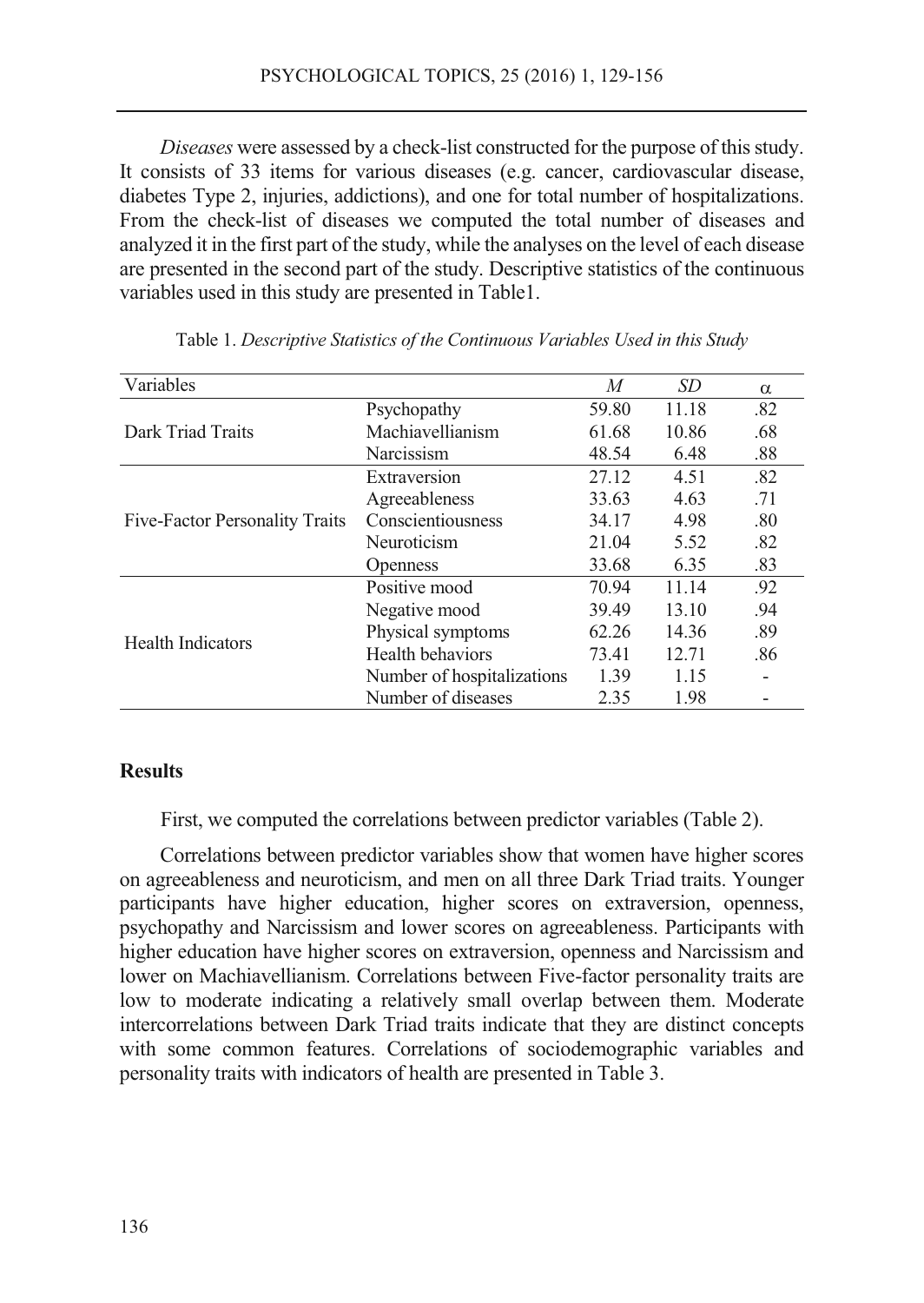|                                 |                                                                                                                                                                                                                                                                                                                                                 |                                                                                                                                                                                                                                                                                                           |                                                         | Table 2. Correlations Between Predictor Variables |                                                                                                                                                                                                                                                                                                                                                                                                     |                                                                                 |                                                                                                                                                                                                                                                                                           |                                                                                        |                                                                                                                                        |                                                                                                                                                                                                                                                                                                                                                                                                                                                                                                                                                                                                                                                                                                                |
|---------------------------------|-------------------------------------------------------------------------------------------------------------------------------------------------------------------------------------------------------------------------------------------------------------------------------------------------------------------------------------------------|-----------------------------------------------------------------------------------------------------------------------------------------------------------------------------------------------------------------------------------------------------------------------------------------------------------|---------------------------------------------------------|---------------------------------------------------|-----------------------------------------------------------------------------------------------------------------------------------------------------------------------------------------------------------------------------------------------------------------------------------------------------------------------------------------------------------------------------------------------------|---------------------------------------------------------------------------------|-------------------------------------------------------------------------------------------------------------------------------------------------------------------------------------------------------------------------------------------------------------------------------------------|----------------------------------------------------------------------------------------|----------------------------------------------------------------------------------------------------------------------------------------|----------------------------------------------------------------------------------------------------------------------------------------------------------------------------------------------------------------------------------------------------------------------------------------------------------------------------------------------------------------------------------------------------------------------------------------------------------------------------------------------------------------------------------------------------------------------------------------------------------------------------------------------------------------------------------------------------------------|
| Variables                       | Age                                                                                                                                                                                                                                                                                                                                             | Education                                                                                                                                                                                                                                                                                                 | $\Xi$                                                   |                                                   | $\bigcirc$                                                                                                                                                                                                                                                                                                                                                                                          |                                                                                 | 0                                                                                                                                                                                                                                                                                         | Psych.                                                                                 | Mach.                                                                                                                                  | Narc.                                                                                                                                                                                                                                                                                                                                                                                                                                                                                                                                                                                                                                                                                                          |
| Gender                          | $-9.4$                                                                                                                                                                                                                                                                                                                                          |                                                                                                                                                                                                                                                                                                           |                                                         | $rac{A}{12}$<br>$\frac{1}{19}$ $\frac{3}{17}$     |                                                                                                                                                                                                                                                                                                                                                                                                     |                                                                                 |                                                                                                                                                                                                                                                                                           |                                                                                        |                                                                                                                                        |                                                                                                                                                                                                                                                                                                                                                                                                                                                                                                                                                                                                                                                                                                                |
|                                 |                                                                                                                                                                                                                                                                                                                                                 | $-0.00$<br>$-1.6$                                                                                                                                                                                                                                                                                         | $\frac{1}{2}$ $\frac{1}{2}$ $\frac{1}{2}$ $\frac{1}{2}$ |                                                   |                                                                                                                                                                                                                                                                                                                                                                                                     |                                                                                 |                                                                                                                                                                                                                                                                                           |                                                                                        |                                                                                                                                        |                                                                                                                                                                                                                                                                                                                                                                                                                                                                                                                                                                                                                                                                                                                |
| Age<br>Education                |                                                                                                                                                                                                                                                                                                                                                 |                                                                                                                                                                                                                                                                                                           |                                                         |                                                   |                                                                                                                                                                                                                                                                                                                                                                                                     |                                                                                 |                                                                                                                                                                                                                                                                                           |                                                                                        |                                                                                                                                        |                                                                                                                                                                                                                                                                                                                                                                                                                                                                                                                                                                                                                                                                                                                |
| Extraversion                    |                                                                                                                                                                                                                                                                                                                                                 |                                                                                                                                                                                                                                                                                                           |                                                         |                                                   | $\frac{1}{6}$<br>$\frac{3}{4}$<br>$\frac{4}{4}$<br>$\frac{5}{4}$<br>$\frac{5}{4}$<br>$\frac{5}{4}$<br>$\frac{5}{4}$                                                                                                                                                                                                                                                                                 | $\frac{X}{-12}$<br>$-0.07$<br>$-0.07$<br>$-0.30$<br>$-0.30$<br>$-1.1$<br>$-1.1$ | $\overline{-10^*}$<br>$\overline{-10^*}$<br>$\overline{30^*}$<br>$\overline{30^*}$<br>$\overline{30^*}$<br>$\overline{21^*}$<br>$\overline{22^*}$                                                                                                                                         |                                                                                        | $\begin{array}{c}\n14 \rightarrow 0 \\ -07 \rightarrow 0 \\ -13 \rightarrow 0 \\ -35 \rightarrow 13 \\ -14 \rightarrow 0\n\end{array}$ |                                                                                                                                                                                                                                                                                                                                                                                                                                                                                                                                                                                                                                                                                                                |
| Agreeableness                   |                                                                                                                                                                                                                                                                                                                                                 |                                                                                                                                                                                                                                                                                                           |                                                         |                                                   |                                                                                                                                                                                                                                                                                                                                                                                                     |                                                                                 |                                                                                                                                                                                                                                                                                           |                                                                                        |                                                                                                                                        |                                                                                                                                                                                                                                                                                                                                                                                                                                                                                                                                                                                                                                                                                                                |
| Conscientiousness               |                                                                                                                                                                                                                                                                                                                                                 |                                                                                                                                                                                                                                                                                                           |                                                         |                                                   |                                                                                                                                                                                                                                                                                                                                                                                                     |                                                                                 |                                                                                                                                                                                                                                                                                           |                                                                                        |                                                                                                                                        |                                                                                                                                                                                                                                                                                                                                                                                                                                                                                                                                                                                                                                                                                                                |
| Neuroticism                     |                                                                                                                                                                                                                                                                                                                                                 |                                                                                                                                                                                                                                                                                                           |                                                         |                                                   |                                                                                                                                                                                                                                                                                                                                                                                                     |                                                                                 |                                                                                                                                                                                                                                                                                           | $26$<br>$-19$<br>$-19$<br>$-15$<br>$-17$<br>$-17$<br>$-17$<br>$-17$<br>$-17$<br>$-102$ |                                                                                                                                        |                                                                                                                                                                                                                                                                                                                                                                                                                                                                                                                                                                                                                                                                                                                |
| Openness                        |                                                                                                                                                                                                                                                                                                                                                 |                                                                                                                                                                                                                                                                                                           |                                                         |                                                   |                                                                                                                                                                                                                                                                                                                                                                                                     |                                                                                 |                                                                                                                                                                                                                                                                                           |                                                                                        | $-0.09$                                                                                                                                |                                                                                                                                                                                                                                                                                                                                                                                                                                                                                                                                                                                                                                                                                                                |
| Machiavellianism<br>Psychopathy |                                                                                                                                                                                                                                                                                                                                                 |                                                                                                                                                                                                                                                                                                           |                                                         |                                                   |                                                                                                                                                                                                                                                                                                                                                                                                     |                                                                                 |                                                                                                                                                                                                                                                                                           |                                                                                        | $41$ **                                                                                                                                | $\begin{array}{c} 1.12 \rightarrow \\ -14 \rightarrow \\ -18 \rightarrow \\ -15 \rightarrow \\ -15 \rightarrow \\ -15 \rightarrow \\ -15 \rightarrow \\ -15 \rightarrow \\ -15 \rightarrow \\ -15 \rightarrow \\ -15 \rightarrow \\ -15 \rightarrow \\ -15 \rightarrow \\ -15 \rightarrow \\ -15 \rightarrow \\ -15 \rightarrow \\ -15 \rightarrow \\ -15 \rightarrow \\ -15 \rightarrow \\ -15 \rightarrow \\ -15 \rightarrow \\ -15 \rightarrow \\ -15 \rightarrow \\ -15 \rightarrow \\ -15 \rightarrow \\ -15 \rightarrow \\ -15 \rightarrow \\ -15 \rightarrow \\ -15 \rightarrow \\ -15 \rightarrow \\ -15 \rightarrow \\ -15 \rightarrow \\ -15 \rightarrow \\ -15 \rightarrow \\ -15 \rightarrow \\ -$ |
| $Note. 1 - W$ omen, $2 - M$ en; | Table                                                                                                                                                                                                                                                                                                                                           | E - Extraversion, A - Agreeableness, C - Conscientiousness, N - Neuroticism, O - Openness. $p \le 0.05$ ; $*_{p \le 0.01}$ ; $*_{p \le 0.01}$<br>3. Correlations of Sociodemographic Variables and Personality Traits with Health Indicators                                                              |                                                         |                                                   |                                                                                                                                                                                                                                                                                                                                                                                                     |                                                                                 |                                                                                                                                                                                                                                                                                           |                                                                                        |                                                                                                                                        |                                                                                                                                                                                                                                                                                                                                                                                                                                                                                                                                                                                                                                                                                                                |
|                                 | <b>ositive</b><br>≏                                                                                                                                                                                                                                                                                                                             | Negative                                                                                                                                                                                                                                                                                                  |                                                         | Physical                                          |                                                                                                                                                                                                                                                                                                                                                                                                     | Health                                                                          | Number of                                                                                                                                                                                                                                                                                 |                                                                                        |                                                                                                                                        | Number of                                                                                                                                                                                                                                                                                                                                                                                                                                                                                                                                                                                                                                                                                                      |
| Variables                       | mood                                                                                                                                                                                                                                                                                                                                            | mood                                                                                                                                                                                                                                                                                                      |                                                         | symptoms                                          |                                                                                                                                                                                                                                                                                                                                                                                                     | pehaviors                                                                       | hospitalizations                                                                                                                                                                                                                                                                          |                                                                                        |                                                                                                                                        | diseases                                                                                                                                                                                                                                                                                                                                                                                                                                                                                                                                                                                                                                                                                                       |
| Gender                          | $\dot{5}$                                                                                                                                                                                                                                                                                                                                       |                                                                                                                                                                                                                                                                                                           |                                                         |                                                   |                                                                                                                                                                                                                                                                                                                                                                                                     |                                                                                 |                                                                                                                                                                                                                                                                                           |                                                                                        |                                                                                                                                        |                                                                                                                                                                                                                                                                                                                                                                                                                                                                                                                                                                                                                                                                                                                |
| Age                             |                                                                                                                                                                                                                                                                                                                                                 | $\frac{1}{1}$ = $\frac{1}{1}$ = $\frac{1}{1}$ = $\frac{1}{1}$ = $\frac{1}{1}$ = $\frac{1}{1}$ = $\frac{1}{1}$ = $\frac{1}{1}$ = $\frac{1}{1}$ = $\frac{1}{1}$ = $\frac{1}{1}$ = $\frac{1}{1}$ = $\frac{1}{1}$ = $\frac{1}{1}$ = $\frac{1}{1}$ = $\frac{1}{1}$ = $\frac{1}{1}$ = $\frac{1}{1}$ = $\frac{1$ |                                                         |                                                   | $\frac{1}{10} + \frac{1}{3} + \frac{1}{3} + \frac{1}{3} + \frac{1}{3} + \frac{1}{3} + \frac{1}{3} + \frac{1}{3} + \frac{1}{3} + \frac{1}{3} + \frac{1}{3} + \frac{1}{3} + \frac{1}{3} + \frac{1}{3} + \frac{1}{3} + \frac{1}{3} + \frac{1}{3} + \frac{1}{3} + \frac{1}{3} + \frac{1}{3} + \frac{1}{3} + \frac{1}{3} + \frac{1}{3} + \frac{1}{3} + \frac{1}{3} + \frac{1}{3} + \frac{1}{3} + \frac{$ |                                                                                 | $\Xi$ $\stackrel{*}{\Omega}$ $\stackrel{3}{\Omega}$ $\stackrel{3}{\Omega}$ $\stackrel{4}{\Omega}$ $\stackrel{4}{\Omega}$ $\stackrel{4}{\Omega}$ $\stackrel{4}{\Omega}$ $\stackrel{4}{\Omega}$ $\stackrel{5}{\Omega}$ $\stackrel{6}{\Omega}$ $\stackrel{6}{\Omega}$ $\stackrel{7}{\Omega}$ |                                                                                        |                                                                                                                                        | $-0.5$<br>$-0.5$<br>$-0.5$<br>$-0.5$<br>$-0.5$<br>$-0.5$<br>$-0.5$<br>$-0.5$<br>$-0.5$<br>$-0.5$<br>$-0.5$<br>$-0.5$                                                                                                                                                                                                                                                                                                                                                                                                                                                                                                                                                                                           |
| Education                       |                                                                                                                                                                                                                                                                                                                                                 |                                                                                                                                                                                                                                                                                                           |                                                         |                                                   |                                                                                                                                                                                                                                                                                                                                                                                                     |                                                                                 |                                                                                                                                                                                                                                                                                           |                                                                                        |                                                                                                                                        |                                                                                                                                                                                                                                                                                                                                                                                                                                                                                                                                                                                                                                                                                                                |
| Extraversion                    |                                                                                                                                                                                                                                                                                                                                                 |                                                                                                                                                                                                                                                                                                           |                                                         |                                                   |                                                                                                                                                                                                                                                                                                                                                                                                     |                                                                                 |                                                                                                                                                                                                                                                                                           |                                                                                        |                                                                                                                                        |                                                                                                                                                                                                                                                                                                                                                                                                                                                                                                                                                                                                                                                                                                                |
| Agreeableness                   |                                                                                                                                                                                                                                                                                                                                                 |                                                                                                                                                                                                                                                                                                           |                                                         |                                                   |                                                                                                                                                                                                                                                                                                                                                                                                     |                                                                                 |                                                                                                                                                                                                                                                                                           |                                                                                        |                                                                                                                                        |                                                                                                                                                                                                                                                                                                                                                                                                                                                                                                                                                                                                                                                                                                                |
| Conscientiousness               |                                                                                                                                                                                                                                                                                                                                                 |                                                                                                                                                                                                                                                                                                           |                                                         |                                                   |                                                                                                                                                                                                                                                                                                                                                                                                     |                                                                                 |                                                                                                                                                                                                                                                                                           |                                                                                        |                                                                                                                                        |                                                                                                                                                                                                                                                                                                                                                                                                                                                                                                                                                                                                                                                                                                                |
| Neuroticism                     |                                                                                                                                                                                                                                                                                                                                                 |                                                                                                                                                                                                                                                                                                           |                                                         |                                                   |                                                                                                                                                                                                                                                                                                                                                                                                     |                                                                                 |                                                                                                                                                                                                                                                                                           |                                                                                        |                                                                                                                                        |                                                                                                                                                                                                                                                                                                                                                                                                                                                                                                                                                                                                                                                                                                                |
| Openness                        | $\frac{1}{2} \sum_{i=1}^{4} \sum_{j=1}^{4} \sum_{j=1}^{4} \sum_{j=1}^{4} \sum_{j=1}^{4} \sum_{j=1}^{4} \sum_{j=1}^{4} \sum_{j=1}^{4} \sum_{j=1}^{4} \sum_{j=1}^{4} \sum_{j=1}^{4} \sum_{j=1}^{4} \sum_{j=1}^{4} \sum_{j=1}^{4} \sum_{j=1}^{4} \sum_{j=1}^{4} \sum_{j=1}^{4} \sum_{j=1}^{4} \sum_{j=1}^{4} \sum_{j=1}^{4} \sum_{j=1}^{4} \sum_{$ |                                                                                                                                                                                                                                                                                                           |                                                         |                                                   |                                                                                                                                                                                                                                                                                                                                                                                                     |                                                                                 |                                                                                                                                                                                                                                                                                           |                                                                                        |                                                                                                                                        |                                                                                                                                                                                                                                                                                                                                                                                                                                                                                                                                                                                                                                                                                                                |
| Psychopathy                     |                                                                                                                                                                                                                                                                                                                                                 | $.9^{*}$<br>$.17^{**}$                                                                                                                                                                                                                                                                                    |                                                         |                                                   |                                                                                                                                                                                                                                                                                                                                                                                                     |                                                                                 |                                                                                                                                                                                                                                                                                           |                                                                                        |                                                                                                                                        |                                                                                                                                                                                                                                                                                                                                                                                                                                                                                                                                                                                                                                                                                                                |
| Machiavellianism                |                                                                                                                                                                                                                                                                                                                                                 |                                                                                                                                                                                                                                                                                                           |                                                         |                                                   |                                                                                                                                                                                                                                                                                                                                                                                                     |                                                                                 |                                                                                                                                                                                                                                                                                           |                                                                                        |                                                                                                                                        |                                                                                                                                                                                                                                                                                                                                                                                                                                                                                                                                                                                                                                                                                                                |
| Narcissism                      |                                                                                                                                                                                                                                                                                                                                                 | $\ddot{5}$                                                                                                                                                                                                                                                                                                |                                                         |                                                   | $\infty$                                                                                                                                                                                                                                                                                                                                                                                            |                                                                                 |                                                                                                                                                                                                                                                                                           |                                                                                        |                                                                                                                                        |                                                                                                                                                                                                                                                                                                                                                                                                                                                                                                                                                                                                                                                                                                                |
| $Note. 1 - W$ omen, $2 - Men$ ; | $p<0.05$ ; $p<0.01$                                                                                                                                                                                                                                                                                                                             |                                                                                                                                                                                                                                                                                                           |                                                         |                                                   |                                                                                                                                                                                                                                                                                                                                                                                                     |                                                                                 |                                                                                                                                                                                                                                                                                           |                                                                                        |                                                                                                                                        |                                                                                                                                                                                                                                                                                                                                                                                                                                                                                                                                                                                                                                                                                                                |

## Hudek-Knežević, J., Kardum, I., Mehić, N.: *Dark Triad Traits and Health Outcomes*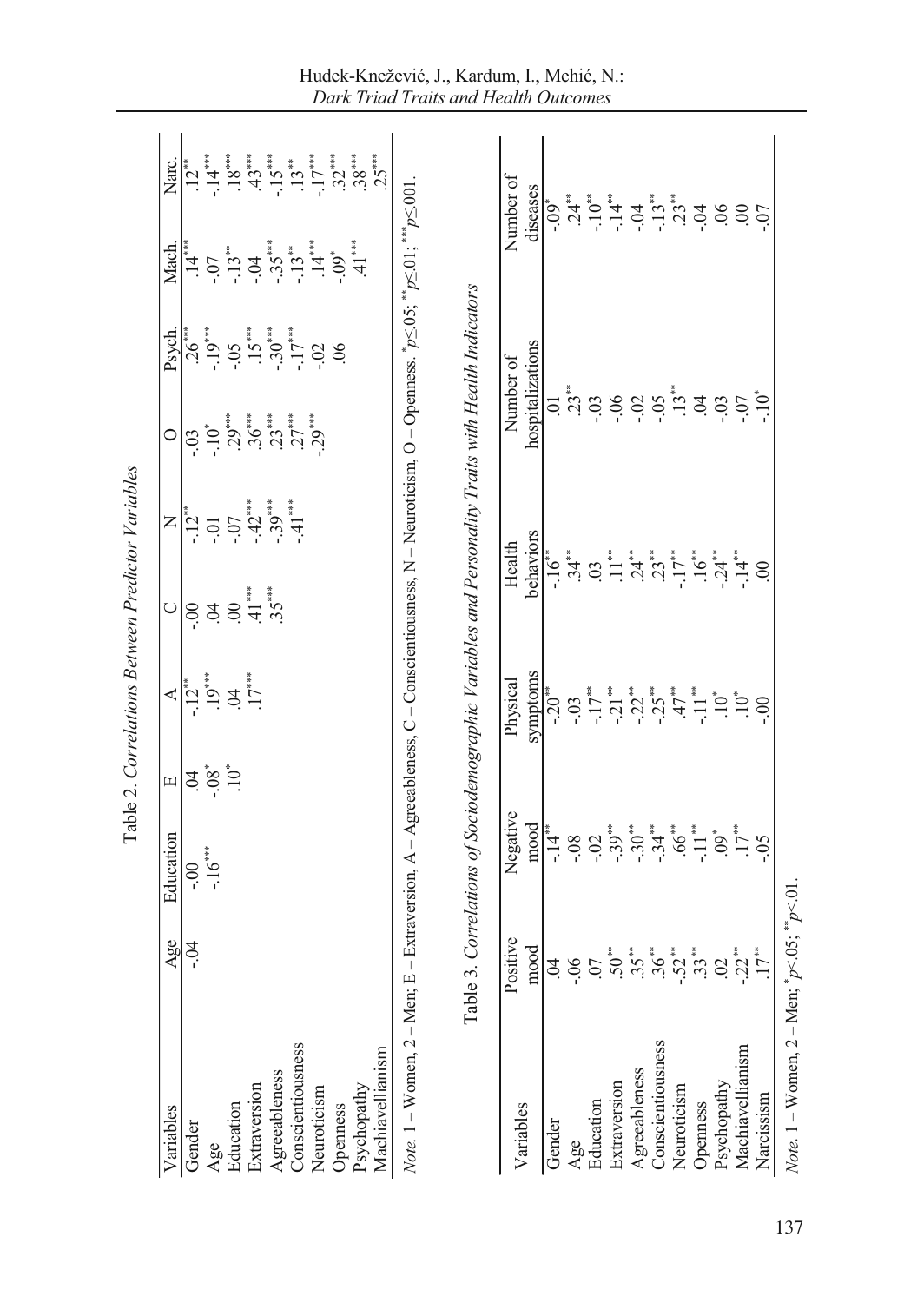As expected, women reported more negative mood, physical symptoms and protective health behaviors as well as higher number of diseases. Older participants had higher number of hospitalizations and diseases and their health behaviors were more protective. More educated had less physical symptoms and diseases. As for Dark Triad traits, participants higher on psychopathy and Machiavellianism reported higher negative mood and physical symptoms and less protective health behaviors. Additionally, Machiavellianism was negatively related to positive mood, while Narcissism was positively related to positive mood and negatively with the number of hospitalizations. All Five-factor personality traits were significantly related to three more subjective health indices and health-protective behaviors in expected direction. Participants higher on neuroticism had higher number of hospitalizations and diseases, while those higher on extraversion and conscientiousness had lower number of diseases.

Further, in order to explore the contributions of Dark Triad traits to above mentioned health indices beyond and above traditional determinants of health such as sociodemographic variables (age, gender and education) and broad personality traits whose effects on various health outcomes have been previously confirmed, two sets of hierarchical regression analyses were performed. In the first set of regression analyses sociodemographic variables (Table 4), and in the second set Five-factor personality traits (Table 5) were entered in the first step, while Dark Triad traits were entered in the second step in both sets of regression analyses.

As could be seen from Table 4, Dark Triad traits as a group significantly improved the prediction of all indicators of health except number of hospitalizations beyond and above sociodemographic variables. Psychopathy significantly positively predicted negative mood, physical symptoms and the number of diseases, and negatively health behaviors. Machiavellianism was a significant positive predictor of negative and negative predictor of positive mood, while Narcissism predicted these two mood dimensions in opposite directions. Also, Narcissism positively predicted health-protective behaviors. Except for positive and negative mood, incremental validity of Dark Triad traits was quite low. Regarding sociodemographic variables, female gender predicted higher negative mood, physical symptoms, healthprotective behaviors and the number of diseases, while older age predicted more health-protective behaviors, number of hospitalizations and diseases. Lower education predicted more physical symptoms.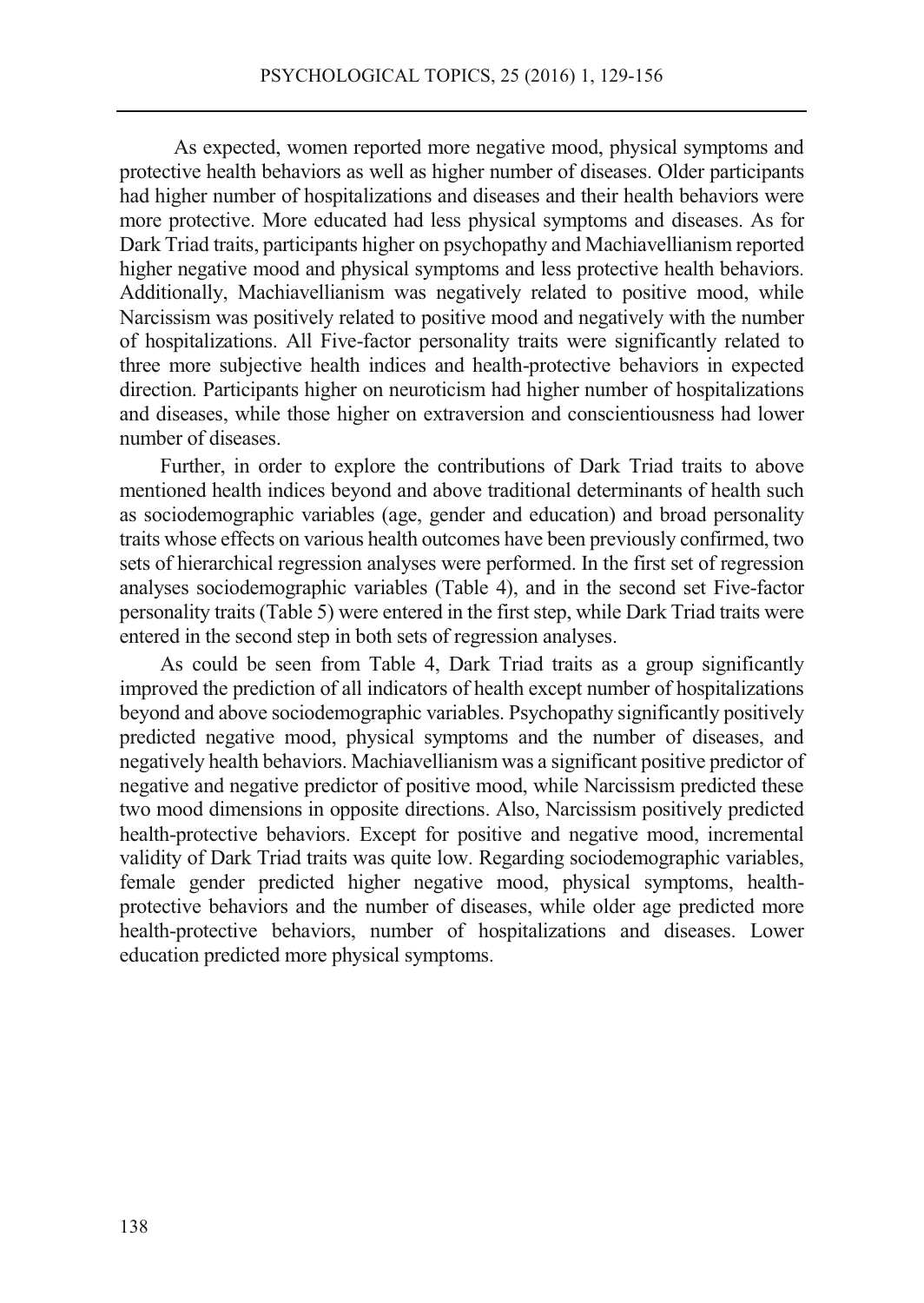|                   |                                   |             |                                                            |                                                   | Criterion variables                                                 |                                                                                                    |                                                                                                                                                                                                                                                                                                                                                                    |
|-------------------|-----------------------------------|-------------|------------------------------------------------------------|---------------------------------------------------|---------------------------------------------------------------------|----------------------------------------------------------------------------------------------------|--------------------------------------------------------------------------------------------------------------------------------------------------------------------------------------------------------------------------------------------------------------------------------------------------------------------------------------------------------------------|
|                   | Predictor variables               | Positive    | Negative                                                   | Physical                                          | Health                                                              | Number of                                                                                          | Number of                                                                                                                                                                                                                                                                                                                                                          |
|                   |                                   | mood        | mood                                                       | symptoms                                          | behaviors                                                           | hospitalizations                                                                                   | diseases                                                                                                                                                                                                                                                                                                                                                           |
|                   | Gender                            |             | $-14$                                                      | $-20***$                                          | $-14$                                                               |                                                                                                    |                                                                                                                                                                                                                                                                                                                                                                    |
|                   | Age<br>Education<br>$\frac{1}{R}$ |             |                                                            | $-0.06$                                           |                                                                     |                                                                                                    |                                                                                                                                                                                                                                                                                                                                                                    |
| Step 1            |                                   |             |                                                            | $-18***$                                          |                                                                     |                                                                                                    |                                                                                                                                                                                                                                                                                                                                                                    |
|                   |                                   | a a a a a a |                                                            | $27***$                                           |                                                                     |                                                                                                    |                                                                                                                                                                                                                                                                                                                                                                    |
|                   |                                   |             | $-0.09$<br>$-0.04$<br>$-17***$<br>$-17***$                 | $\overline{C}$                                    | $35\degree$<br>$38\degree$<br>$39\degree$<br>$15$                   | $\frac{2}{3}$<br>$\frac{1}{3}$<br>$\frac{1}{3}$<br>$\frac{1}{3}$<br>$\frac{1}{3}$<br>$\frac{1}{3}$ | $-38$<br>$-37$<br>$-36$<br>$-107$<br>$-107$                                                                                                                                                                                                                                                                                                                        |
|                   | Gender                            |             | $-18$<br>$-18$<br>$-15$                                    | $-24$<br>$-03$<br>$-16$<br>$-16$                  | $\overline{\phantom{a}}$ .                                          |                                                                                                    | $\begin{array}{l} \stackrel{***}{\phantom .} \stackrel{***}{\phantom .} \stackrel{***}{\phantom .} \stackrel{***}{\phantom .} \stackrel{***}{\phantom .} \stackrel{***}{\phantom .} \stackrel{***}{\phantom .} \stackrel{***}{\phantom .} \stackrel{***}{\phantom .} \stackrel{***}{\phantom .} \stackrel{***}{\phantom .} \stackrel{***}{\phantom .} \end{array}$ |
|                   | Age                               |             |                                                            |                                                   |                                                                     | $\frac{3}{2}$<br>$\frac{2}{3}$<br>$\frac{2}{3}$<br>$\frac{2}{3}$<br>$\frac{2}{3}$                  |                                                                                                                                                                                                                                                                                                                                                                    |
|                   |                                   |             | $\frac{02}{19}$ $\frac{1}{13}$ $\frac{1}{8}$ $\frac{1}{8}$ |                                                   |                                                                     |                                                                                                    |                                                                                                                                                                                                                                                                                                                                                                    |
|                   | Education<br>Psychopathy          |             |                                                            |                                                   |                                                                     |                                                                                                    |                                                                                                                                                                                                                                                                                                                                                                    |
| Step <sub>2</sub> | Aachiavellianism                  |             |                                                            |                                                   |                                                                     | $-0.06$                                                                                            |                                                                                                                                                                                                                                                                                                                                                                    |
|                   | Narcissism                        |             |                                                            |                                                   |                                                                     |                                                                                                    |                                                                                                                                                                                                                                                                                                                                                                    |
|                   |                                   |             |                                                            | $\frac{12}{3}$<br>$\frac{8}{3}$<br>$\frac{12}{3}$ | $33$<br>$-17$<br>$-16$<br>$-14$<br>$-12$<br>$-14$<br>$-12$<br>$-12$ | $.25***$<br>06                                                                                     |                                                                                                                                                                                                                                                                                                                                                                    |
|                   |                                   |             | .08                                                        | $-3.60$                                           |                                                                     |                                                                                                    |                                                                                                                                                                                                                                                                                                                                                                    |
|                   |                                   |             |                                                            |                                                   |                                                                     | $\overline{0}$                                                                                     |                                                                                                                                                                                                                                                                                                                                                                    |

Table 4. Results of Hierarchical Regression Analyses with Sociodemographic Variables and Table 4. *Results of Hierarchical Regression Analyses with Sociodemographic Variables and*  Dark Triad Traits as Predictors of Health Indicators *Dark Triad Traits as Predictors of Health Indicators* 

 $p \le 0.05$ ;  $p \le 0.01$ ;  $p \le 0.01$ .

\*

Hudek-Knežević, J., Kardum, I., Mehić, N.: *Dark Triad Traits and Health Outcomes*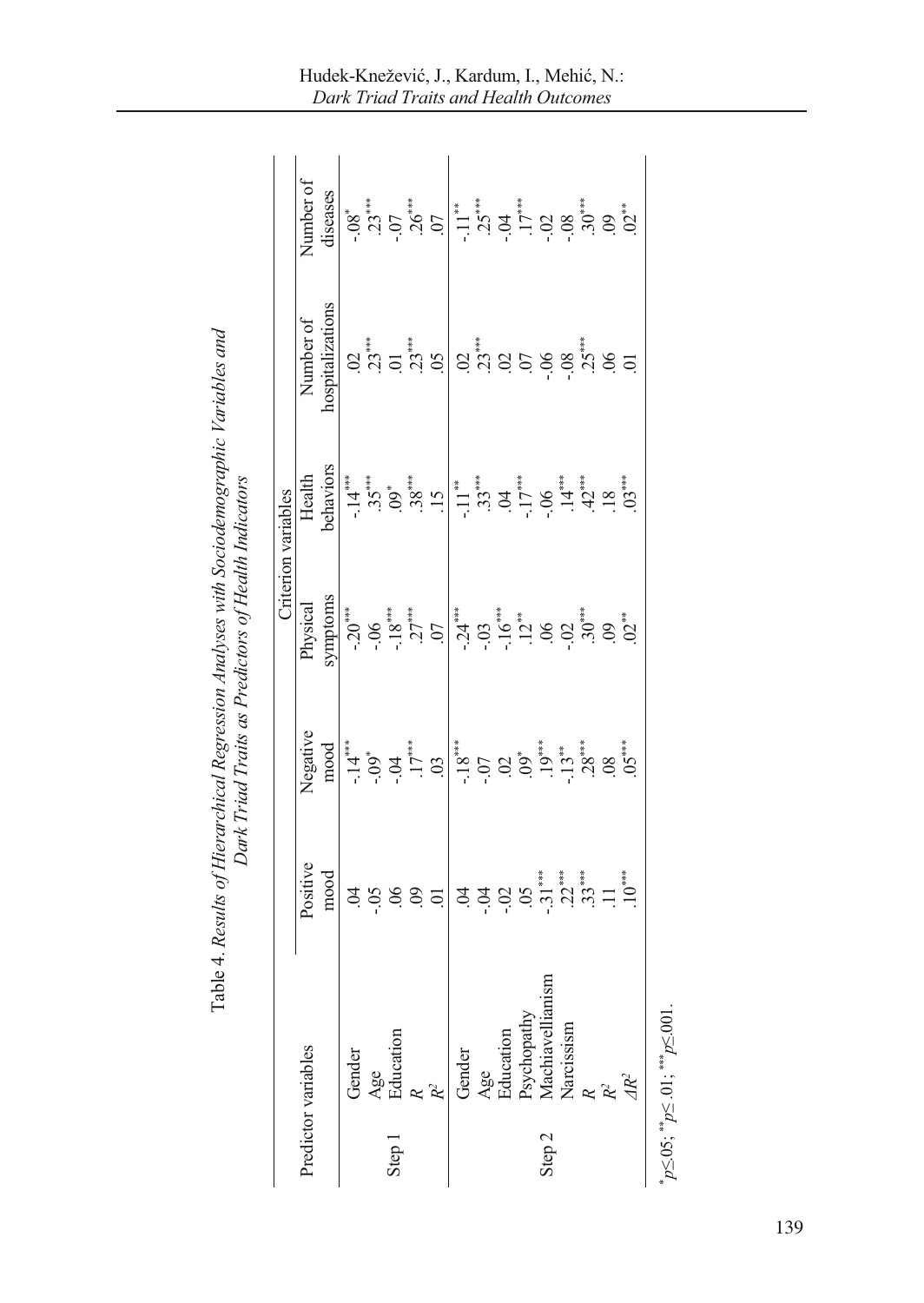|                     |                                                                                           |                                                                                                                                                                                                                                                                                                                                                                                                                                                  |                                                                                                                                                                                                                                                                                                                                   |                                                                                                                                                                                                                                                                                                                        | Criterion variables |                  |                                                                                                                                                                                                                                                                                                                     |
|---------------------|-------------------------------------------------------------------------------------------|--------------------------------------------------------------------------------------------------------------------------------------------------------------------------------------------------------------------------------------------------------------------------------------------------------------------------------------------------------------------------------------------------------------------------------------------------|-----------------------------------------------------------------------------------------------------------------------------------------------------------------------------------------------------------------------------------------------------------------------------------------------------------------------------------|------------------------------------------------------------------------------------------------------------------------------------------------------------------------------------------------------------------------------------------------------------------------------------------------------------------------|---------------------|------------------|---------------------------------------------------------------------------------------------------------------------------------------------------------------------------------------------------------------------------------------------------------------------------------------------------------------------|
| Predictor variables |                                                                                           | Positive                                                                                                                                                                                                                                                                                                                                                                                                                                         | Negative                                                                                                                                                                                                                                                                                                                          | Physical                                                                                                                                                                                                                                                                                                               | Health              | Number of        | Number of                                                                                                                                                                                                                                                                                                           |
|                     |                                                                                           | mood                                                                                                                                                                                                                                                                                                                                                                                                                                             | $_{\rm mood}$                                                                                                                                                                                                                                                                                                                     | symptoms                                                                                                                                                                                                                                                                                                               | behaviors           | hospitalizations | diseases                                                                                                                                                                                                                                                                                                            |
|                     | Extraversion                                                                              |                                                                                                                                                                                                                                                                                                                                                                                                                                                  |                                                                                                                                                                                                                                                                                                                                   |                                                                                                                                                                                                                                                                                                                        |                     |                  |                                                                                                                                                                                                                                                                                                                     |
|                     | Agreeableness                                                                             |                                                                                                                                                                                                                                                                                                                                                                                                                                                  |                                                                                                                                                                                                                                                                                                                                   |                                                                                                                                                                                                                                                                                                                        |                     |                  |                                                                                                                                                                                                                                                                                                                     |
|                     | <b>Conscientiousness</b>                                                                  |                                                                                                                                                                                                                                                                                                                                                                                                                                                  |                                                                                                                                                                                                                                                                                                                                   |                                                                                                                                                                                                                                                                                                                        |                     |                  |                                                                                                                                                                                                                                                                                                                     |
| Step 1              | Neuroticism                                                                               |                                                                                                                                                                                                                                                                                                                                                                                                                                                  |                                                                                                                                                                                                                                                                                                                                   |                                                                                                                                                                                                                                                                                                                        |                     |                  |                                                                                                                                                                                                                                                                                                                     |
|                     | Openness                                                                                  |                                                                                                                                                                                                                                                                                                                                                                                                                                                  |                                                                                                                                                                                                                                                                                                                                   |                                                                                                                                                                                                                                                                                                                        |                     |                  |                                                                                                                                                                                                                                                                                                                     |
|                     |                                                                                           |                                                                                                                                                                                                                                                                                                                                                                                                                                                  |                                                                                                                                                                                                                                                                                                                                   |                                                                                                                                                                                                                                                                                                                        |                     |                  |                                                                                                                                                                                                                                                                                                                     |
|                     | R <sup>2</sup>                                                                            |                                                                                                                                                                                                                                                                                                                                                                                                                                                  |                                                                                                                                                                                                                                                                                                                                   |                                                                                                                                                                                                                                                                                                                        |                     |                  |                                                                                                                                                                                                                                                                                                                     |
|                     | Extraversion                                                                              | $30 \overset{1}{\phantom{0}}\phantom{1}3 \overset{1}{\phantom{0}}\phantom{1}3 \overset{1}{\phantom{0}}\phantom{1}3 \overset{1}{\phantom{0}}\phantom{1}3 \overset{1}{\phantom{0}}\phantom{1}3 \overset{1}{\phantom{0}}\phantom{1}3 \overset{1}{\phantom{0}}\phantom{1}3 \overset{1}{\phantom{0}}\phantom{1}3 \overset{1}{\phantom{0}}\phantom{1}3 \overset{1}{\phantom{0}}\phantom{1}3 \overset{1}{\phantom{0}}\phantom{1}3 \overset{1}{\phantom$ | $\frac{1}{16} \text{cm} \begin{bmatrix} 6 & 0 & 0 & 0 & 0 \\ 0 & 0 & 0 & 0 & 0 \\ 0 & 0 & 0 & 0 & 0 \\ 0 & 0 & 0 & 0 & 0 \\ 0 & 0 & 0 & 0 & 0 \\ 0 & 0 & 0 & 0 & 0 \\ 0 & 0 & 0 & 0 & 0 \\ 0 & 0 & 0 & 0 & 0 \\ 0 & 0 & 0 & 0 & 0 \\ 0 & 0 & 0 & 0 & 0 \\ 0 & 0 & 0 & 0 & 0 \\ 0 & 0 & 0 & 0 & 0 \\ 0 & 0 & 0 & 0 & 0 \\ 0 & 0 &$ | $=$ $\frac{1}{2}$ $\frac{1}{2}$ $\frac{1}{2}$ $\frac{1}{2}$ $\frac{1}{2}$ $\frac{1}{2}$ $\frac{1}{2}$ $\frac{1}{2}$ $\frac{1}{2}$ $\frac{1}{2}$ $\frac{1}{2}$ $\frac{1}{2}$ $\frac{1}{2}$ $\frac{1}{2}$ $\frac{1}{2}$ $\frac{1}{2}$ $\frac{1}{2}$ $\frac{1}{2}$ $\frac{1}{2}$ $\frac{1}{2}$ $\frac{1}{2}$ $\frac{1}{2$ |                     |                  | $\frac{1}{2}$ $\frac{1}{2}$ $\frac{1}{2}$ $\frac{1}{2}$ $\frac{1}{3}$ $\frac{1}{4}$ $\frac{1}{3}$ $\frac{1}{3}$ $\frac{1}{6}$ $\frac{1}{6}$ $\frac{1}{6}$ $\frac{1}{6}$ $\frac{1}{6}$ $\frac{1}{6}$ $\frac{1}{6}$ $\frac{1}{6}$ $\frac{1}{6}$ $\frac{1}{6}$ $\frac{1}{6}$ $\frac{1}{6}$ $\frac{1}{6}$ $\frac{1}{6}$ |
|                     | Agreeableness                                                                             |                                                                                                                                                                                                                                                                                                                                                                                                                                                  |                                                                                                                                                                                                                                                                                                                                   |                                                                                                                                                                                                                                                                                                                        |                     |                  |                                                                                                                                                                                                                                                                                                                     |
|                     | ess<br>Conscientiousne                                                                    |                                                                                                                                                                                                                                                                                                                                                                                                                                                  |                                                                                                                                                                                                                                                                                                                                   |                                                                                                                                                                                                                                                                                                                        |                     |                  |                                                                                                                                                                                                                                                                                                                     |
|                     | Neuroticism                                                                               |                                                                                                                                                                                                                                                                                                                                                                                                                                                  |                                                                                                                                                                                                                                                                                                                                   |                                                                                                                                                                                                                                                                                                                        |                     |                  |                                                                                                                                                                                                                                                                                                                     |
|                     | Openness                                                                                  |                                                                                                                                                                                                                                                                                                                                                                                                                                                  |                                                                                                                                                                                                                                                                                                                                   |                                                                                                                                                                                                                                                                                                                        |                     |                  |                                                                                                                                                                                                                                                                                                                     |
| Step 2              | Psychopathy                                                                               |                                                                                                                                                                                                                                                                                                                                                                                                                                                  |                                                                                                                                                                                                                                                                                                                                   |                                                                                                                                                                                                                                                                                                                        |                     |                  |                                                                                                                                                                                                                                                                                                                     |
|                     | Machiavellianis                                                                           |                                                                                                                                                                                                                                                                                                                                                                                                                                                  |                                                                                                                                                                                                                                                                                                                                   |                                                                                                                                                                                                                                                                                                                        |                     |                  |                                                                                                                                                                                                                                                                                                                     |
|                     | Narcissism                                                                                |                                                                                                                                                                                                                                                                                                                                                                                                                                                  |                                                                                                                                                                                                                                                                                                                                   |                                                                                                                                                                                                                                                                                                                        |                     |                  |                                                                                                                                                                                                                                                                                                                     |
|                     |                                                                                           |                                                                                                                                                                                                                                                                                                                                                                                                                                                  |                                                                                                                                                                                                                                                                                                                                   |                                                                                                                                                                                                                                                                                                                        |                     |                  |                                                                                                                                                                                                                                                                                                                     |
|                     | $\mathcal{R}^2$                                                                           |                                                                                                                                                                                                                                                                                                                                                                                                                                                  |                                                                                                                                                                                                                                                                                                                                   |                                                                                                                                                                                                                                                                                                                        |                     |                  |                                                                                                                                                                                                                                                                                                                     |
|                     |                                                                                           |                                                                                                                                                                                                                                                                                                                                                                                                                                                  |                                                                                                                                                                                                                                                                                                                                   |                                                                                                                                                                                                                                                                                                                        |                     |                  |                                                                                                                                                                                                                                                                                                                     |
|                     | $p \le 0.05$ ; $\underset{\sim}{\ast} p \le 0.01$ ; $\underset{\sim}{\ast} p \le 0.001$ . |                                                                                                                                                                                                                                                                                                                                                                                                                                                  |                                                                                                                                                                                                                                                                                                                                   |                                                                                                                                                                                                                                                                                                                        |                     |                  |                                                                                                                                                                                                                                                                                                                     |

Table 5. Results of Hierarchical Regression Analyses with Five-factor Personality Traits and Table 5. *Results of Hierarchical Regression Analyses with Five-factor Personality Traits and Dark Triad Traits as Predictors of Health Indicators*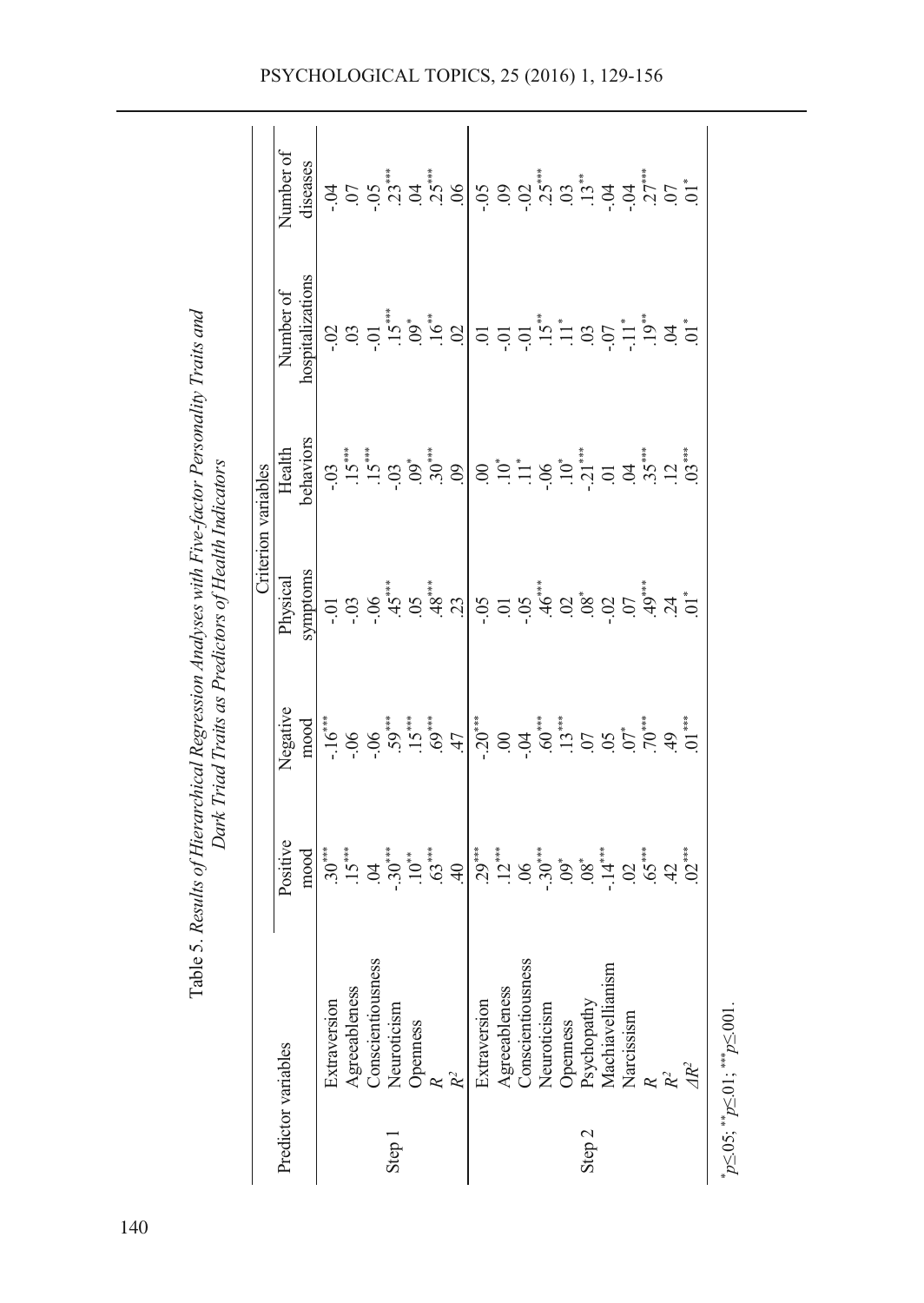Table 5 shows that Dark Triad traits as a group significantly improved the prediction of all of health indicators beyond and above Five-factor personality traits. Psychopathy was significant positive predictor of positive mood, physical symptoms and the number of diseases, and negatively health behaviors. Machiavellianism was a significant negative predictor of positive mood, while Narcissism positively predicted negative mood, and negatively the number of hospitalizations. Overall, incremental validity of Dark Triad traits was rather low. Regarding Five-factor personality traits, extraversion positively predicted positive mood and negatively negative mood, agreeableness positively predicted positive mood and healthprotected behaviors, while conscientiousness positively predicted only healthprotective behaviors. Neuroticism was the strongest predictor of health indicators. It was a positive predictor of negative mood, physical symptoms, number of hospitalizations and diseases, and negative predictor of positive mood. Openness positively predicted positive and negative mood, health behaviors and number of hospitalizations. Correlations of sociodemographic variables and personality traits with each disease are presented in Table 6.

Table 6 shows that out of socioeconomic variables older age is most frequently related to the risk of diseases. Personality traits have relatively low correlations with diseases. From Five-factor personality traits, neuroticism is the most frequently related, while from Dark Triad traits it is psychopathy.

To examine the contributions of Dark Triad traits to each disease beyond and above sociodemographic variables and Five-factor personality traits, two sets of hierarchical binary logistic regression analyses were performed. In the first set sociodemographic variables (Table 7), and in the second set Five-factor personality traits (Table 8) were entered in the first step, while Dark Triad traits were entered in the second step in both sets of analyses. In both Tables we presented the results of only those criteria variables (diseases) for which at least one of the Dark Triad traits was a significant predictor.

Table 7 shows that Dark Triad traits as a group significantly improved the prediction of tobacco use and digestive diseases beyond and above sociodemographic variables. Psychopathy was a significant positive and Narcissism significant negative predictor of tobacco use. Psychopathy was also a significant positive predictor of digestive diseases. Although Dark Triad traits in the second step did not significantly improve the prediction, psychopathy significantly positively, and Machiavellianism significantly negatively predicted injuries, while Narcissism significantly negatively predicted skin diseases.

Regarding sociodemographic variables it should be mentioned that female gender significantly predicted the risk of having digestive, head and neck, musculoskeletal, endocrinological disease and anemia, while male gender predicted the risk of injuries. Furthermore, older age predicted the risk of having higher blood pressure, cancer, Type 2 diabetes, cardiovascular, rheumatic, eye, spine and neck as well as musculoskeletal disease, while younger age predicted the risk of tobacco use. Lower education predicted only the risk of having a rheumatic disease.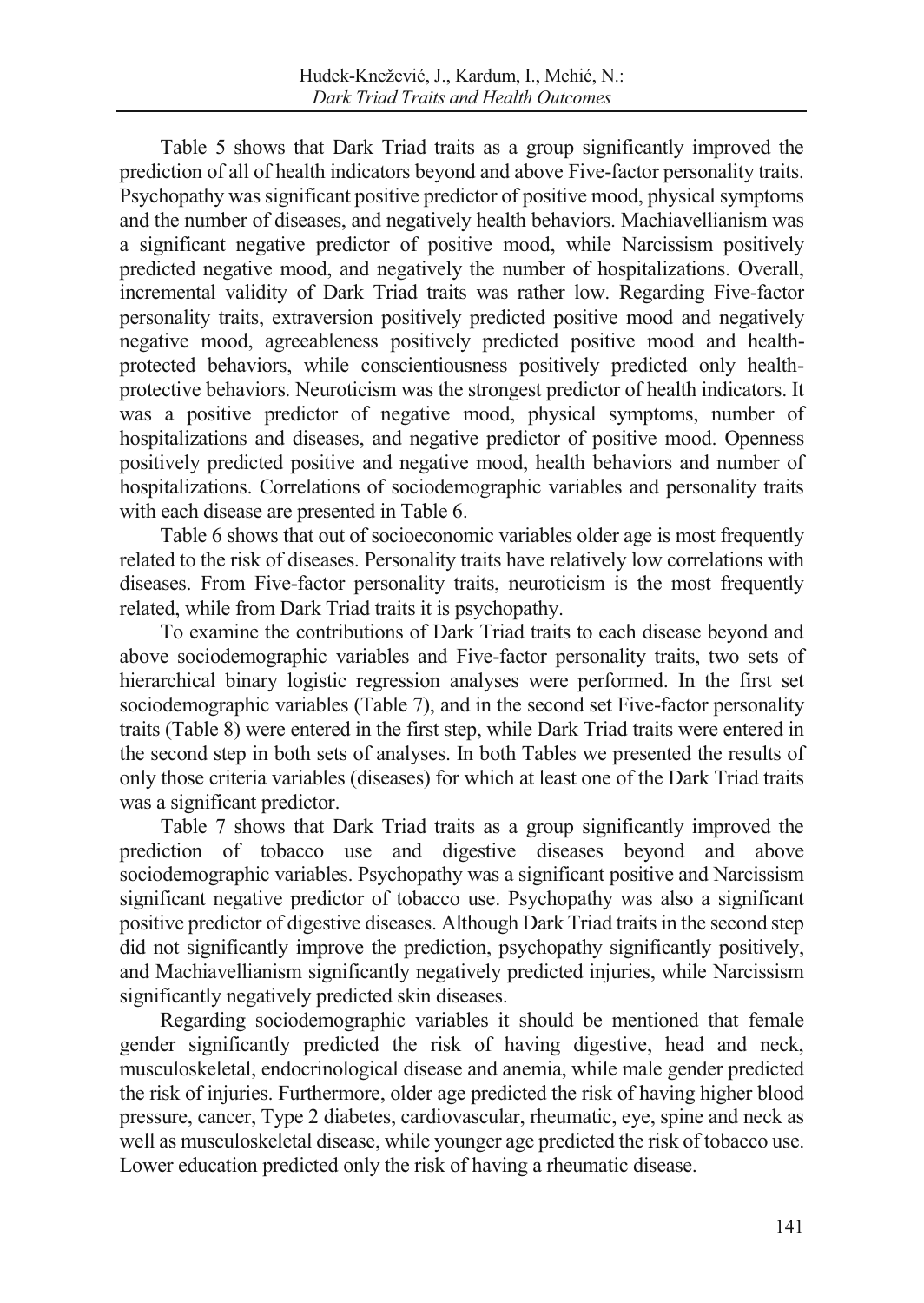| <b>Diseases</b>                                       | (%)                                                                                  | Gender        | Age | Education                                                                                            | Щ | ≺                                                                                                                                                                                                                                                                         | $\mathsf{z}$ |                                     | Psych.                                                                                                                                                                                                                                                                                                              | Mach.                                   | Narc.                                                                               |
|-------------------------------------------------------|--------------------------------------------------------------------------------------|---------------|-----|------------------------------------------------------------------------------------------------------|---|---------------------------------------------------------------------------------------------------------------------------------------------------------------------------------------------------------------------------------------------------------------------------|--------------|-------------------------------------|---------------------------------------------------------------------------------------------------------------------------------------------------------------------------------------------------------------------------------------------------------------------------------------------------------------------|-----------------------------------------|-------------------------------------------------------------------------------------|
| Cardiovascular                                        | 63                                                                                   |               |     |                                                                                                      |   |                                                                                                                                                                                                                                                                           | $.14**$      |                                     |                                                                                                                                                                                                                                                                                                                     |                                         |                                                                                     |
| High Blood Press.                                     |                                                                                      |               |     |                                                                                                      |   | 598                                                                                                                                                                                                                                                                       |              |                                     |                                                                                                                                                                                                                                                                                                                     |                                         |                                                                                     |
| Cancer                                                |                                                                                      |               |     |                                                                                                      |   |                                                                                                                                                                                                                                                                           |              |                                     |                                                                                                                                                                                                                                                                                                                     |                                         |                                                                                     |
| Type 2 Diabetes                                       | จิกิริสิกัลติดิริสิกัลติดิริ<br>อิทิศิริสิทิตอิลิลิทิติลิอิศ<br>$47$<br>$75$<br>$30$ | 55555         |     |                                                                                                      |   | $\frac{1}{2}$ $\frac{1}{2}$ $\frac{1}{2}$ $\frac{1}{2}$ $\frac{1}{2}$ $\frac{1}{3}$ $\frac{1}{4}$ $\frac{1}{3}$ $\frac{1}{2}$ $\frac{1}{3}$ $\frac{1}{2}$ $\frac{1}{3}$ $\frac{1}{2}$ $\frac{1}{3}$ $\frac{1}{2}$ $\frac{1}{3}$ $\frac{1}{2}$ $\frac{1}{3}$ $\frac{1}{2}$ |              | 8 8 8 8 8 8 8 8 8 8 7 7 8 8 8 8 8 9 | $\frac{1}{2}$ $\frac{1}{2}$ $\frac{1}{6}$ $\frac{1}{6}$ $\frac{1}{2}$ $\frac{1}{3}$ $\frac{1}{2}$ $\frac{1}{6}$ $\frac{1}{2}$ $\frac{1}{3}$ $\frac{1}{6}$ $\frac{1}{3}$ $\frac{1}{6}$ $\frac{1}{6}$ $\frac{1}{3}$ $\frac{1}{6}$ $\frac{1}{6}$ $\frac{1}{6}$ $\frac{1}{6}$ $\frac{1}{3}$ $\frac{1}{6}$ $\frac{1}{6}$ | 5 8 8 8 8 8 9 8 9 9 9 9 9 9 9 9 9 9 9 9 | $\frac{3}{5}$ $\frac{3}{5}$ $\frac{5}{5}$ $\frac{3}{5}$ $\frac{3}{5}$ $\frac{3}{5}$ |
| Respiratory<br>Digestive                              |                                                                                      |               |     |                                                                                                      |   |                                                                                                                                                                                                                                                                           |              |                                     |                                                                                                                                                                                                                                                                                                                     |                                         |                                                                                     |
|                                                       | $\infty$                                                                             |               |     |                                                                                                      |   |                                                                                                                                                                                                                                                                           |              |                                     |                                                                                                                                                                                                                                                                                                                     |                                         |                                                                                     |
| Rheumatic                                             |                                                                                      |               |     |                                                                                                      |   |                                                                                                                                                                                                                                                                           |              |                                     |                                                                                                                                                                                                                                                                                                                     |                                         |                                                                                     |
| Skin                                                  |                                                                                      |               |     |                                                                                                      |   |                                                                                                                                                                                                                                                                           |              |                                     |                                                                                                                                                                                                                                                                                                                     |                                         |                                                                                     |
| Eye                                                   |                                                                                      |               |     |                                                                                                      |   |                                                                                                                                                                                                                                                                           |              |                                     |                                                                                                                                                                                                                                                                                                                     |                                         |                                                                                     |
|                                                       |                                                                                      |               |     |                                                                                                      |   |                                                                                                                                                                                                                                                                           |              |                                     |                                                                                                                                                                                                                                                                                                                     |                                         |                                                                                     |
| Otorhinolaring.<br>Head and Neck                      |                                                                                      |               |     |                                                                                                      |   |                                                                                                                                                                                                                                                                           |              |                                     |                                                                                                                                                                                                                                                                                                                     |                                         |                                                                                     |
|                                                       | comparence                                                                           | $\frac{1}{2}$ |     |                                                                                                      |   |                                                                                                                                                                                                                                                                           |              |                                     |                                                                                                                                                                                                                                                                                                                     |                                         | $6.88$ $6.95$ $6.97$ $6.99$ $6.99$ $6.99$ $6.99$ $6.99$ $6.99$ $6.99$ $6.99$        |
| Spine and Back<br>Musculoskeletal<br>Endocrinological |                                                                                      |               |     |                                                                                                      |   |                                                                                                                                                                                                                                                                           |              |                                     |                                                                                                                                                                                                                                                                                                                     |                                         |                                                                                     |
|                                                       |                                                                                      |               |     |                                                                                                      |   |                                                                                                                                                                                                                                                                           |              |                                     |                                                                                                                                                                                                                                                                                                                     |                                         |                                                                                     |
| Obesity                                               |                                                                                      |               |     |                                                                                                      |   |                                                                                                                                                                                                                                                                           |              |                                     |                                                                                                                                                                                                                                                                                                                     |                                         |                                                                                     |
| Anemia                                                | $\overline{49}$                                                                      |               |     |                                                                                                      |   |                                                                                                                                                                                                                                                                           |              |                                     |                                                                                                                                                                                                                                                                                                                     |                                         |                                                                                     |
| Tobacco Use                                           | 155                                                                                  |               |     |                                                                                                      |   |                                                                                                                                                                                                                                                                           |              |                                     |                                                                                                                                                                                                                                                                                                                     |                                         |                                                                                     |
| Injuries                                              | (17.7)<br>13                                                                         |               |     |                                                                                                      |   |                                                                                                                                                                                                                                                                           |              |                                     |                                                                                                                                                                                                                                                                                                                     |                                         |                                                                                     |
| <i>Note</i> . $1 - W$ omen, $2 - M$ en; E             |                                                                                      |               |     | - Extraversion, $A - Agreeableness$ , $C - Constion is one as$ , $N - Neuroicism$ , $O - Openness$ . |   |                                                                                                                                                                                                                                                                           |              |                                     |                                                                                                                                                                                                                                                                                                                     |                                         |                                                                                     |

\*

 $p \le 0.05$ ;  $p \le 0.01$ ;  $p \le 0.001$ .

Table 6. Number and Percentage of Participants with a Specific Disease and Correlations of Table 6. *Number and Percentage of Participants with a Specific Disease and Correlations of*  Sociodemographic Variables and Personality Traits with Each Disease *Sociodemographic Variables and Personality Traits with Each Disease*  PSYCHOLOGICAL TOPICS, 25 (2016) 1, 129-156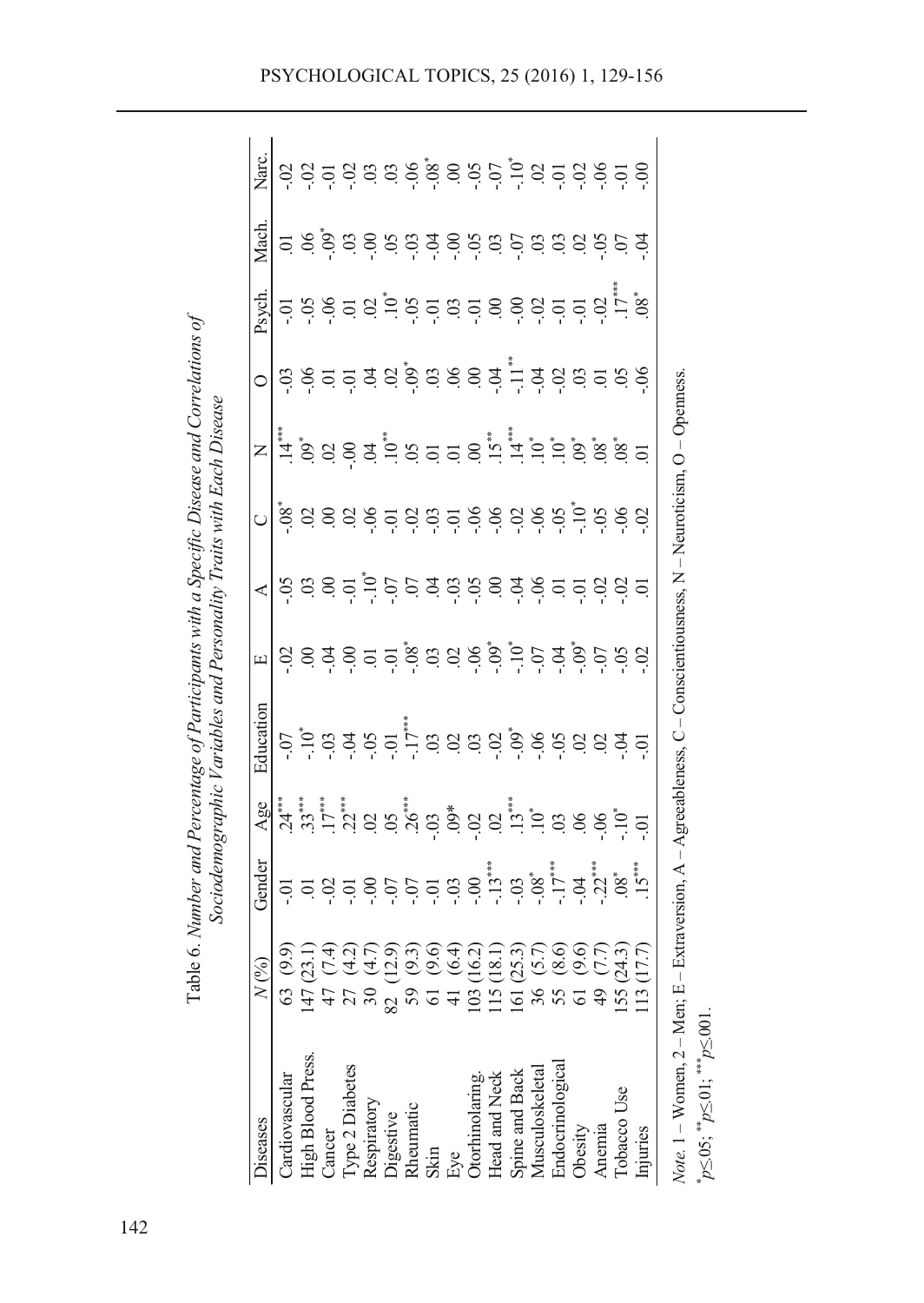|                      | Tabl |                                         |                  |      | Dark Triad Traits as Predictors of Diseases |          |               | e 7. Results of Hierarchical Binary Regression Analyses with Sociodemographic Variables and |               |                 |                                         |            |
|----------------------|------|-----------------------------------------|------------------|------|---------------------------------------------|----------|---------------|---------------------------------------------------------------------------------------------|---------------|-----------------|-----------------------------------------|------------|
| Predictors           |      | Tobacco use                             |                  |      | Injuries                                    |          |               | Digestive diseases                                                                          |               |                 | Skin diseases                           |            |
|                      | õ    | 95% CI                                  |                  | õŘ   | 95% CI                                      |          | $\frac{8}{2}$ | $95%$ CI                                                                                    |               | $\mathbb S$     | $95\%$ Cl                               |            |
| Gender               |      | $1.00 - 2.08$                           | $600$ .          | 2.24 | $1.48 - 3.39$                               |          |               | $.42 - 1.10$                                                                                |               |                 | $.55 - 1.61$                            | .829       |
| Age                  |      | $.95 - .99$                             |                  |      | $.98 - 1.02$                                |          |               | $1.00 - 1.04$                                                                               |               |                 | $.96 - 1.02$                            | .443       |
| Education            | 88.  | $.73 - 1.06$                            | .174             |      | $-79 - 1.19$                                | .772     | 1.00          | $.79 - 1.25$                                                                                | 970           | 1.07            | $.83 - 1.38$                            | 598        |
| Step 1               |      | $y^2=12.34$ ; $df=3$ ; $p=006$          |                  |      | $\gamma^2 = 14.97$ ; $d = 3$ ; $p = 002$    |          |               | $\chi^2 = 3.99$ ; $d = 3$ ; $p = 263$                                                       |               |                 | $\gamma^2 = 1.07$ ; $d = 3$ ; $p = 784$ |            |
| Gender               | 1.24 | $.85 - 1.82$                            |                  |      | $2.16$ 1.41 - 3.33 < .001                   |          |               | $.33 - .90$ 019                                                                             |               | 98              | $.56 - 1.71$                            | 951        |
| Age                  |      | $.96 - 1.00$                            | 043              |      | $.98 - 1.02$                                | 983      |               | $1.00 - 1.04$                                                                               | .087          |                 | $.96 - 1.02$                            | .347       |
| Education            |      | $.77 - 1.14$                            | 535              |      | $.78 - 1.20$                                | .765     |               | $.82 - 1.31$                                                                                | (62)          | $\Xi$           | $.86 - 1.47$                            | 372<br>567 |
| <b>Psychopathy</b>   |      | $.02 - 1.06$                            |                  |      | $0.00 - 1.04$                               | 04       |               | $0.1 - 1.06$                                                                                | $\frac{6}{2}$ |                 | $-1.04$                                 |            |
| Machiavellianism     |      | $.98 - 1.02$                            |                  |      | $.96 - 1.00$                                | $_{039}$ |               | $98 - 1.03$                                                                                 | 800           |                 | $96 - 1.02$                             | 546        |
| Narcissism           | 96   | $.93 - 1.00$                            | $\overline{031}$ | 99   | $.95 - 1.02$                                |          | $\frac{1}{2}$ | $.96 - 1.04$                                                                                |               | $\overline{94}$ | $.89 - 1.00$                            | 038        |
| Step <sub>2</sub>    |      | $\chi^2 = 15.98$ ; $d = 3$ ; $p = 001$  |                  |      | $\chi=6.50; d=3; p=089$                     |          |               | $\chi$ <sup><math>=</math></sup> 10.20; $d$ $=$ 3; $p$ =.017                                |               |                 | $\chi^2 = 5.81$ ; $d = 3$ ; $p = 12$    |            |
| Model                |      | $\chi^2 = 28.32$ ; $d = 6$ ; $p < 001$  |                  |      | $\chi^2 = 21.47$ ; $d = 6$ ; $p = 002$      |          |               | $\chi^2$ =14.18; $df=6$ ; $p$ =028                                                          |               |                 | $\chi^2$ =6.88; df=6; p=.332            |            |
| Note OP Odde Patie C |      | $Con$ fidance Interval: $a2$ Chi course |                  |      |                                             |          |               |                                                                                             |               |                 |                                         |            |

Confidence Interval;  $\chi^2$  - Chi-square. *Note.* OR - Odds Ratio; CI - Confidence Interval;  $\chi^2$  - Chi-square. Note. OR - Odds Ratio; C1 -

# Hudek-Knežević, J., Kardum, I., Mehić, N.: *Dark Triad Traits and Health Outcomes*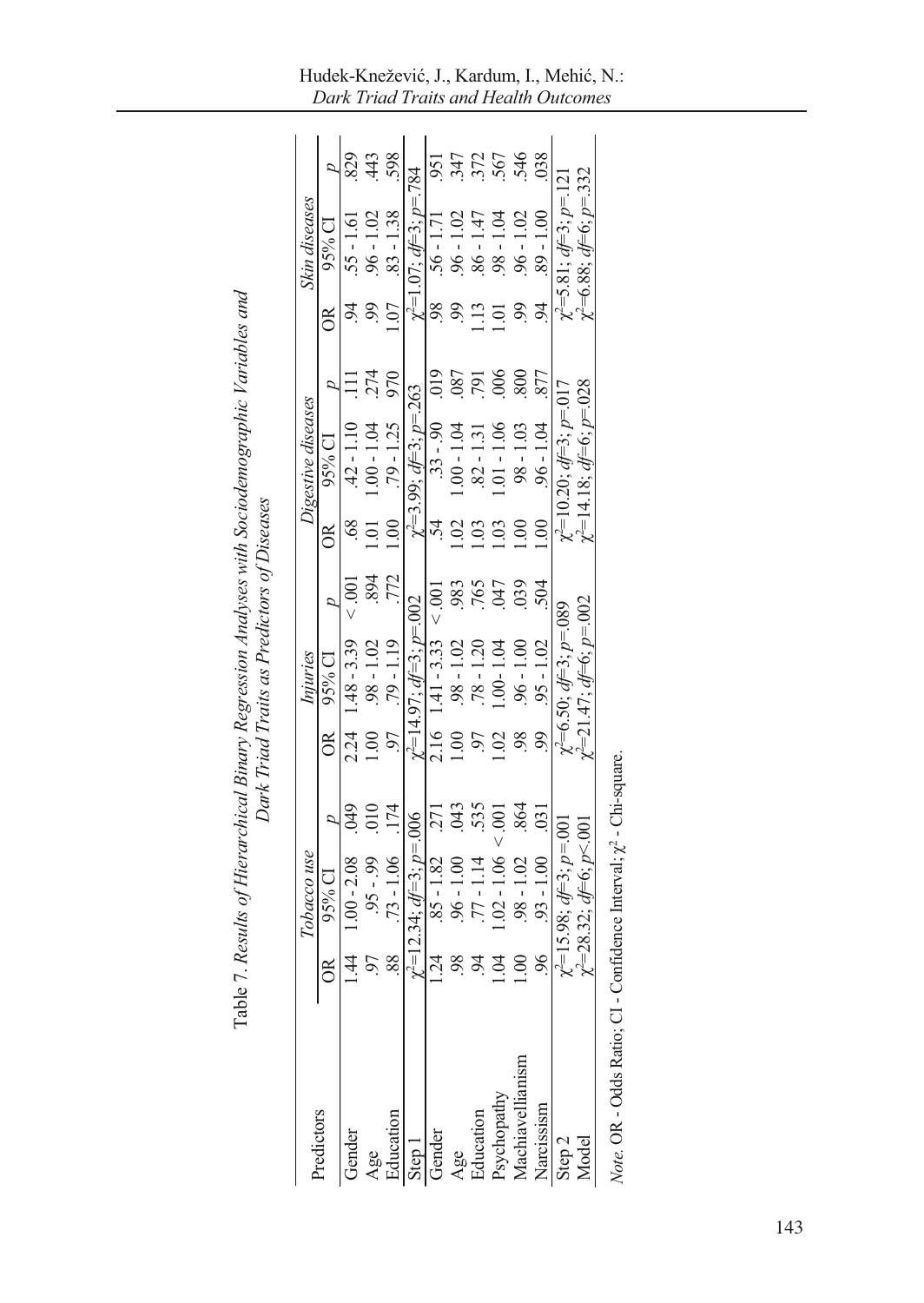| Predictors                                  |                    | High blood pressure                       |                 |               | Cancer                        |                  |                | Digestive diseases                       |                      |                | Skin diseases                     |      |
|---------------------------------------------|--------------------|-------------------------------------------|-----------------|---------------|-------------------------------|------------------|----------------|------------------------------------------|----------------------|----------------|-----------------------------------|------|
|                                             | රී                 | 95% CI                                    | ₽               | රී            | 95% Cl                        |                  | õ              | $95%$ CI                                 |                      | õ              | 95% CI                            |      |
| Extraversion                                | $\mathbf{\hat{c}}$ | $83 - 1.82$                               | 296             |               | $38 - 1.32$                   |                  |                | $69 - 1.82$                              | 846                  |                | $.63 - 1.92$                      |      |
| Agreeableness<br>Conscientiousness          | 4.                 | $96 - 2.16$                               | 082             |               | $53 - 1$                      | 947              |                | $-1.25$                                  | ς                    | $\ddot{ }$     | $-2.62$                           |      |
|                                             | $\epsilon$         | $\frac{80}{2}$<br>$\overline{1}$<br>ವ     | 349             |               | $62 - 2.24$                   | 618              | 22             | $.73 - 2.03$                             | $\frac{4}{3}$        |                | $\overline{\phantom{a}}$          | 228  |
| Neuroticism                                 | .60                | $116 - 2.2$                               |                 | י<br>ד        | $.67 - 1.87$                  | 671              | .68            | $.12 - 2.50$                             |                      | $\frac{16}{1}$ | $\frac{8}{1}$<br>74 - 1           | .524 |
| <b>Openness</b>                             | .78                | $.57 - 1.08$                              | .137            | $\ddot{ }$    | $71 - 2.00$                   | $\frac{510}{5}$  | 25             | $.83 - 1.87$                             | 279                  | Si             | $-1.94$                           | 388  |
| Step 1                                      |                    | $\chi^2$ =12.11; $d$ f=5; $\nu$ =.033     |                 |               | $\chi'=1.90; d \neq 5; p=863$ |                  |                | $\gamma^2 = 10.28$ ; $d = 5$ ; $p = 068$ |                      |                | $\gamma^2 = 3.50$ ; df=5:p=.      | 623  |
| Extraversion                                | .27                | $.83 - 1.93$                              | 269             | $\frac{8}{3}$ | $35 - 1.33$                   | 264              |                | $.60 - 1.74$                             | 935                  | 38             | $.75 - 2.52$                      |      |
|                                             |                    | 2.42<br>99                                | .056            | $\mathscr{S}$ | <u>C</u><br>$.39 - 1$         | 531              | .88            | - 53<br>-<br>$-1$                        | 647                  | Sc             | $.63 - 2.34$                      | 554  |
| Agreeableness<br>Conscientiousness          |                    | Ŀ                                         | 484             | $\vec{.}$     | $-213$                        | $\tilde{z}$<br>ŕ | $\ddot{35}$    | $-2.2$                                   | 249                  | ر<br>د         | ్<br>ーブナ                          | 294  |
| Neuroticism                                 | ر.<br>`            | $\bar{4}$                                 |                 |               | $-99$ .                       | 69'              | ŗ              | $.18 - 2.6$                              | Š                    | $\vec{.}$      | $\frac{8}{1}$<br>$-71$            | 58   |
|                                             |                    |                                           | 18 <sup>7</sup> | $\Xi$         | 193<br>$-99$ .                | 655              | S              | $\overline{1}$                           | 339                  | 1.42           | ر<br>2.3<br>Ě                     | 163  |
| Openness<br>Psychopathy<br>Machiavellianism |                    | 1                                         | 24              | 98            | $\mathbf{I}$                  | .388             | $\overline{0}$ | $-00 - 1$                                | $\widetilde{\omega}$ |                | $-18$                             |      |
|                                             |                    | $\overline{\phantom{a}}$<br>$\frac{1}{2}$ | $\widetilde{A}$ |               | $-1$                          | š                | š              | ī<br>97                                  |                      |                | $-1.02$                           | 756  |
| Narcissism                                  | $\odot$            | ट<br>न<br>- 16                            | 800             | $\odot$       | $\frac{80}{1}$<br>- 16        | 429              | 99             | $95 - 1$                                 | 775                  | S,             | $66 - 88$                         | 30   |
| Step 2                                      |                    | $\ell = 4.68; df = 3; p = 200$            |                 |               | $\chi$ =6.74; $d=3$ ; $p=080$ |                  |                | $\gamma = 5.35$ ; $d = 3$ ; $p = 148$    |                      |                | $\chi^2 = 5.86$ ; $d = 3$ ; $p =$ |      |
| Model                                       |                    | $\gamma^2 = 16.78$ ; $df = 8$ ; $p = 032$ |                 |               | $y^2=8.64$ ; $df=8$ ; $p=373$ |                  |                | $\ell = 15.53$ ; $d = 8$ ; $p = 048$     |                      |                | $l^2=9.36$ ; $d=8$ ; $p=31$       |      |
|                                             |                    |                                           |                 |               |                               |                  |                |                                          |                      |                |                                   |      |

Table 8. Results of Hierarchical Binary Regression Analyses with Five-Factor Personality Traits and Table 8. *Results of Hierarchical Binary Regression Analyses with Five-Factor Personality Traits and*  Dark Triad Traits as Predictors of Diseases *Dark Triad Traits as Predictors of Diseases*

Note. OR - Odds Ratio; CI - Confidence Interval;  $\chi^2$  - Chi-square. Note. OR - Odds Ratio; CI - Confidence Interval;  $\chi^2$  - Chi-square.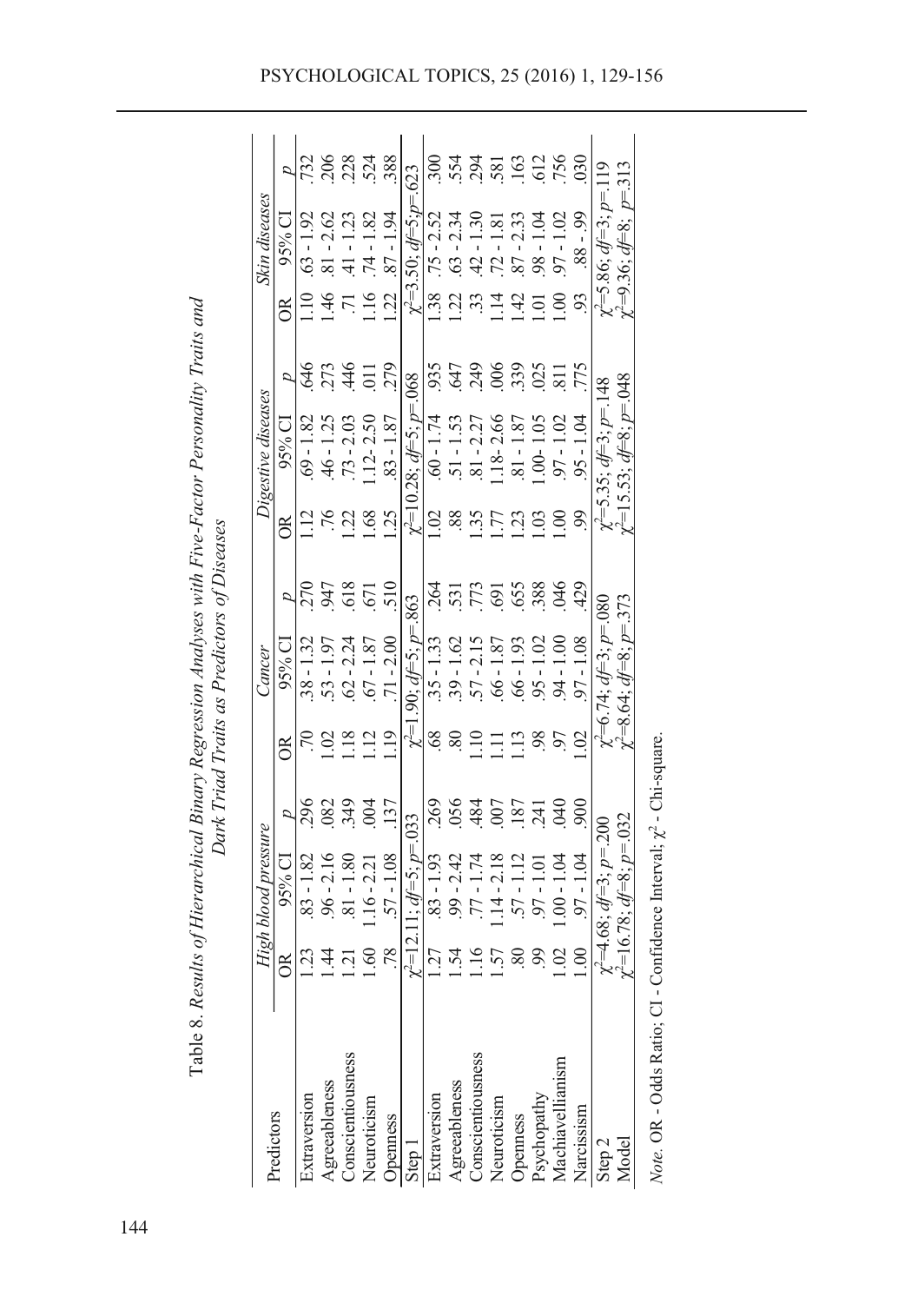|                                                                         |                     | Spine and back diseases              |                           |                 | Tobacco use                                              |                          |         | Injuries                         |                |
|-------------------------------------------------------------------------|---------------------|--------------------------------------|---------------------------|-----------------|----------------------------------------------------------|--------------------------|---------|----------------------------------|----------------|
| Predictors                                                              | õ                   | 95% CI                               |                           | g               | 95% CI                                                   | p                        | õ       | 95% CI                           |                |
| Extraversion                                                            |                     | 57 - 1.22                            | 341                       | 87              | $59 - 1.28$                                              | $\frac{48}{3}$           |         | $67 - 1.59$                      | 881            |
| Agreeableness                                                           |                     | $.71 - 1.55$                         | 815                       | $\dot{0}$       | $70 - 1.56$                                              | $\overline{\mathcal{S}}$ |         | $.73 - 1$                        | 567            |
| Conscientiousness                                                       | $\ddot{3}$          | $.93 - 2.04$                         | 114                       | হ্ৰ             | $.55 - 1.20$                                             | <b>167</b>               | 93      | $-1$                             | 727            |
| Neuroticism                                                             | .57                 | $.15 - 2.16$                         | .005                      | Ċ.              | $93 - 1.74$                                              | 134                      | 98      | $\frac{1}{4}$<br>$1 - 89$ .      | 888            |
| Openness                                                                | $\overline{7}$      | $54 - 1.02$                          | .064                      | $\ddot{4}$      | $1.03 - 1.95$                                            | 032                      | .76     | $.53 - 1.08$                     | 124            |
| Step 1                                                                  |                     | $y^2 = 19.02$ ; $df = 5$ ; $p = 002$ |                           |                 | $\gamma^2 = 9.38$ ; $d = 5$ ; $p = 0.095$                |                          |         | $-2.84:$ $df=5:$ $p=.725$        |                |
| Extraversion                                                            | 85                  | $56 - 1.28$                          | .435                      | $\approx$       | $54 - 1.26$                                              | 360                      | 89.     | $56 - 1.43$                      | 631            |
| Agreeableness                                                           | $\mathcal{S}$       | 59 - 1.42                            | 702                       | ن<br>4          | $.86 - 2.22$                                             | 198                      | Ş.      | $.76 - 2.04$                     | 383            |
| Conscientiousness                                                       | 48                  | $99 - 2.23$                          | 059                       | .97             | $.65 - 1.44$                                             | 879                      | S,      | $\overline{63}$<br>$[-88]$ .     | 824            |
| Neuroticism                                                             | $\ddot{\mathrm{c}}$ | $.18 - 2.25$                         | $\widetilde{\phantom{a}}$ | 38              | $.00 - 1.91$                                             | 052                      |         | $.72 - 1$                        | 836            |
| Openness                                                                |                     | $.54 - 1$                            | 090                       | 1.46            | $.04 - 2.05$                                             | 029                      |         | $-9 - 1$                         | 65             |
| Psychopathy                                                             | S                   | $-00 - 1$                            | 072                       | $\widetilde{5}$ | $1.03 - 1$                                               | $-0.001$                 | C.      | $\frac{8}{10}$<br>$-1$           | 003            |
| Machiavellianism                                                        | 98                  | $96 - 1.00$                          | 016                       | S.              | $0.98 - 1.02$                                            | 702                      | 98      | $.96 - 1.00$                     | $\mathfrak{A}$ |
| Narcissism                                                              | 0.98                | $94 - 1.01$                          | $\overline{11}$           | 97              | $0.93 - 1.00$                                            | 078                      | $\odot$ | $.96 - 1.04$                     | 838            |
| Step $2$                                                                |                     | $\chi = 9.14$ ; $d = 3$ ; $p = 027$  |                           |                 | $\chi$ <sup><math>=</math></sup> 24.10; $d=$ 3; $p$ <.00 |                          |         | $\chi^2$ =10.40; $d=3$ ; $p=015$ |                |
| Model                                                                   |                     | $y^2 = 28.16$ ; $df = 8$ ; $p < 00$  |                           |                 | $y^2 = 33.47$ ; $df = 8$ ; $p < 001$                     |                          |         | $\chi^2$ =13.24; $d=$ 8; $p=104$ |                |
| Note. OR - Odds Ratio; CI - Confidence Interval; $\chi^2$ - Chi-square. |                     |                                      |                           |                 |                                                          |                          |         |                                  |                |

 $Table 8.-Continued$ Table 8. *– Continued*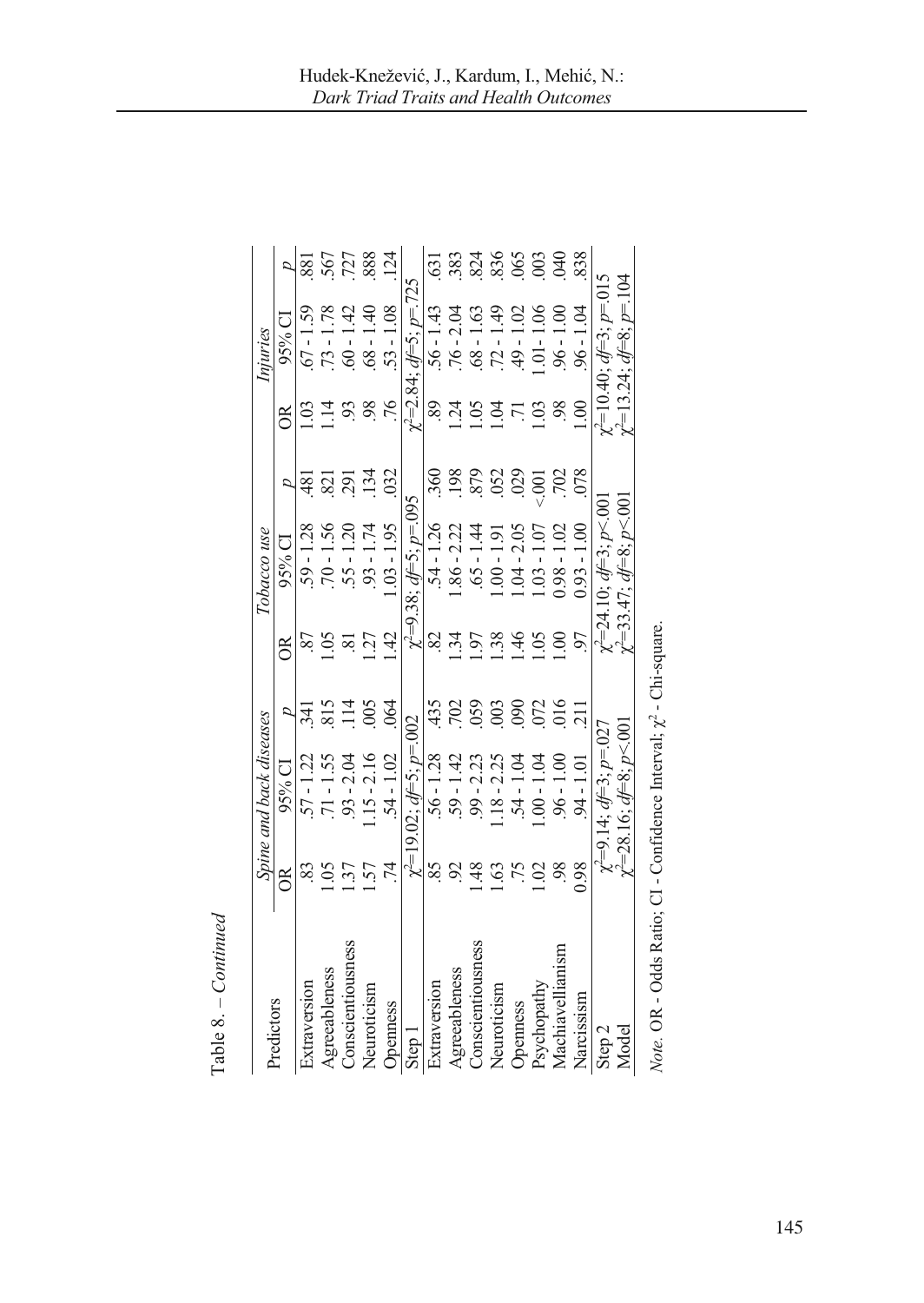As could be seen form Table 8 Dark Triad traits as a group significantly improved the prediction of the risk of spine and back diseases, tobacco use and injuries. Machiavellianism was a significant negative predictor of spine and back diseases and injuries, while psychopathy positively predicted tobacco use and injuries. In the second step, Dark Triad traits as a group did not significantly improve the prediction, but psychopathy significantly positively predicted digestive diseases, Machiavellianism positively predicted high blood pressure and negatively cancer, while Narcissism negatively predicted skin diseases.

Concerning Five-factor personality traits, our results show that neuroticism positively predicted the risk of having high blood pressure, cardiovascular, digestive, endocrinological, head and neck as well as spine and back diseases. Agreeableness was a negative predictor of the risk of respiratory and positive predictor of rheumatic diseases, while openness was a positive predictor of tobacco use.

## **Discussion**

When interpreting the results, we will stress only those effects of Dark Triad traits on health indices that are consistent across both sets of hierarchical regression analyses, one controlling for sociodemographic variables and the other for Fivefactor personality traits. There are several reasons for this, although we are aware that sociodemographic variables and Five-factor personality traits may have diverse effects on health indices and are differentially related to Dark Triad traits that may result in their different effects on health outcomes when these two groups of predictors are controlled for. One of the reasons lies in the exploratory nature of the present study and its cross-sectional design which decreases its explanatory power, and thus it seemed appropriate to focus only on most prominent results. Second reason lies in the attempt to decrease Type 1 error, frequent in studies with relatively large sample of participants, which may result in low, yet statistically significant coefficients. Exclusive reliance on self-report measures may also increase Type 1 error, because common method bias inflates relationships between variables measured only by self-reports. Furthermore, robust effects of Dark Triad traits may be better indicators of potential mechanisms through which they exert their effects on health, which should be the topic of future, more detailed research.

Regarding more subjective health measures, the results show that psychopathy consistently positively predicted physical symptoms and the number of diseases, and negatively health-protective behaviors above and beyond socioeconomic variables (Table 4) and Five-factor personality traits (Table 5), thus confirming the hypothesis about psychopathy as a negative predictor of health indicators. On the other hand, Machiavellianism negatively predicted positive mood, while Narcissism proved to be the least consistent predictor of health indices, not predicting any of the health-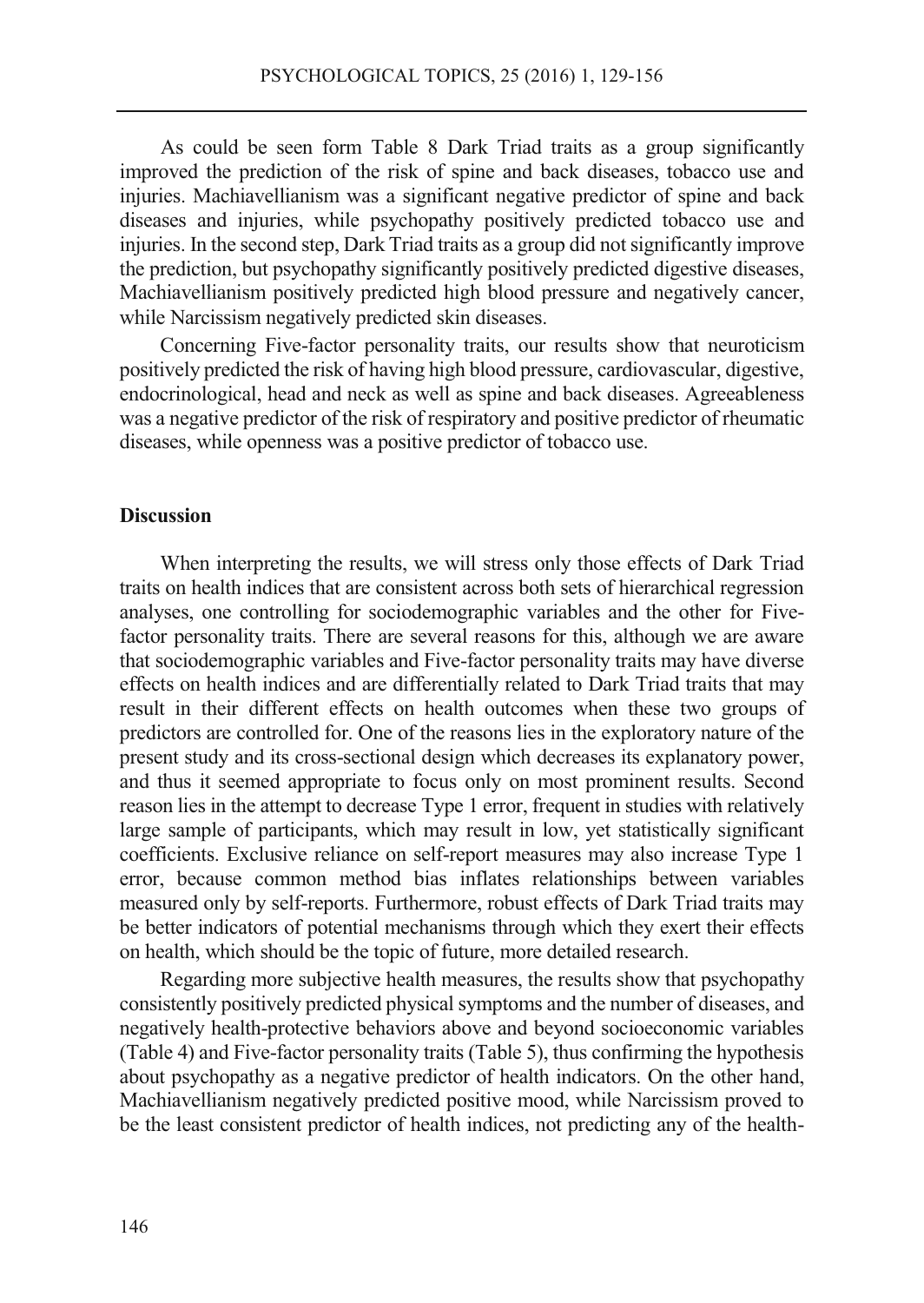related criteria across both groups of variables that were controlled for in the first step.

Concerning the effects of Dark Triad traits on diseases, the results of hierarchical binary regression analyses in which socioeconomic variables (Table 7) and Five-factor personality traits (Table 8) were controlled for, show that psychopathy consistently increased the risk of digestive diseases, tobacco use and injuries. Machiavellianism consistently decreased only the risk of injuries, while Narcissism decreased only the risk of having skin diseases.

As expected, psychopathy proved to be the most consistent negative predictor out of the three Dark Triad traits. When compared to Machiavellianism and especially Narcissism, the effects of psychopathy on specific health indices were very similar notwithstanding which group of predictors were controlled for in the first step.

The results also support our assumption that Machiavellianism would not be only negative, but also positive predictor of health indicators. Additionally, Machiavellianism showed some inconsistent effects when predicting the risk of having various diseases depending on the group of variables controlled in the first step, while Narcissism turned out to be the only negative predictor of the risk of skin disease, but was also inconsistent in predicting more subjective health measures.

 Generally, the results support our hypothesis that each Dark Triad traits will predict various indicators of health, which once again confirm that they are different constructs that should be measured separately. Dark Triad traits predicted subjective and objective health indices with almost even consistency, but usually low effect sizes were obtained.

Regarding psychopathy, contemporary evolutionary conceptualizations consider this trait as an adaptation designed by natural selection that is maintained in population by frequency-dependent selection (Quinsey, Harris, Rice, & Cormier, 1998). The number of individuals high on psychopathy is relatively small but stable because this characteristic is advantageous as long as it is relatively rare in population. For example, Barr and Quinsey (2004) suggested that psychopathy could be regarded as a strategy that includes short-term mating efforts, aggressive and risky way of acquiring social domination and frequent violation of social exchange norms. In the context of life-history theory psychopathy may be considered as a part of fast life-history strategy characterized by life-history and behavioral characteristics such as shorter life expectancy, precocious reproduction, high growth rate, lower level of parental care and sociability as well as higher aggressiveness and activity. This lifehistory strategy is also characterized by various physiological processes like low HPA axis reactivity, high sympathetic and low parasympathetic reactivity, high metabolism, high sensitivity to oxidative stress and low immune response (Reale et al., 2010). Obviously, individuals with these behavioral and physiological characteristics may have greater risk of various negative long-term health outcomes. More specifically, these behavioral tendencies can result in riskier health behaviors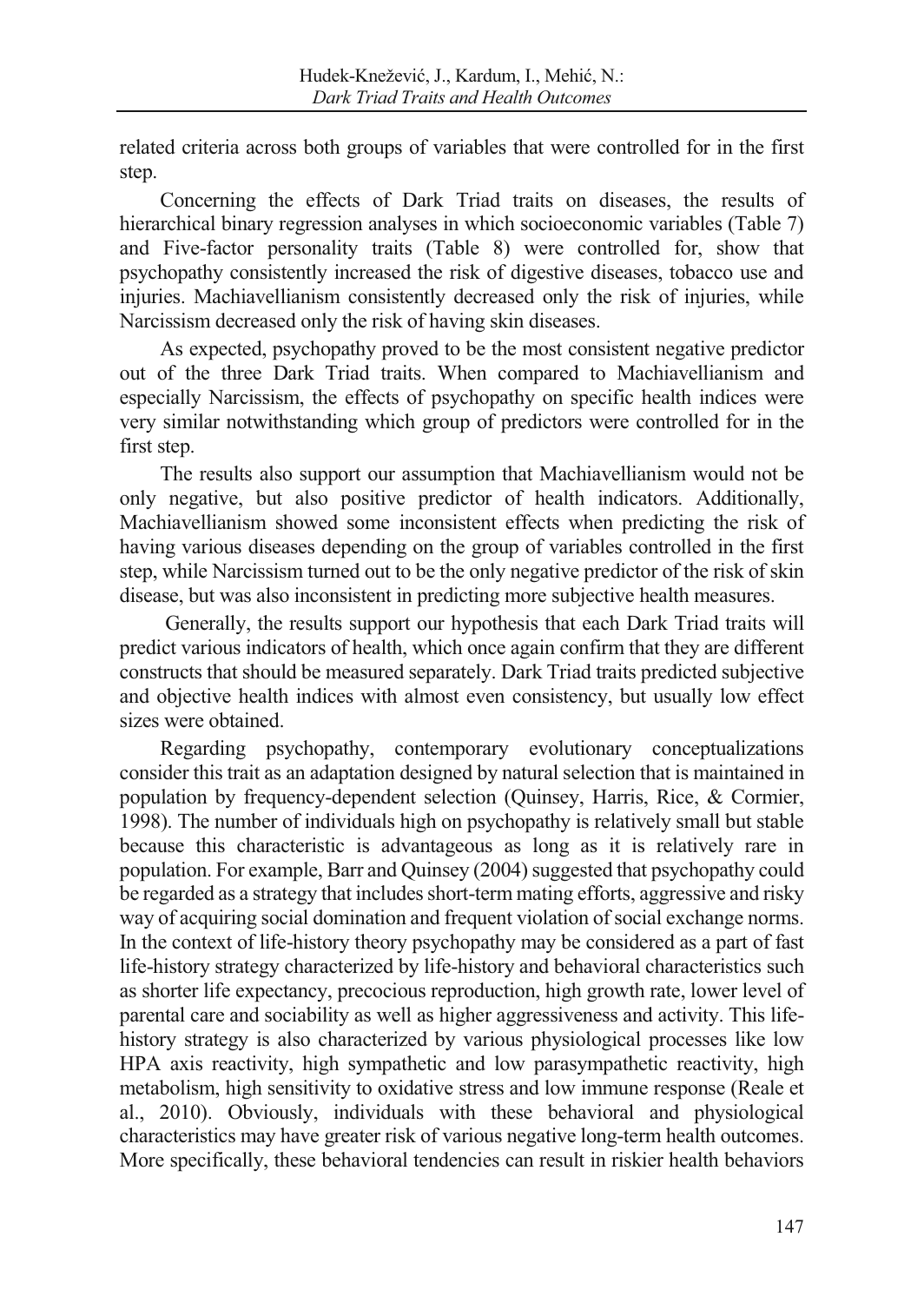which can lead to the greater number of injuries and, together with physiological predispositions mentioned, to the greater number of chronic diseases. Accordingly, there are diverse potential mechanisms through which psychopathy exerts its effects on health, among them unhealthy behaviors, low level of social support and maladaptive coping. When considered in the context of fast life-history strategy, the effects of psychopathy on health outcomes could be also understood within the Constitutional predisposition model (Wiebe & Fortenberry, 2006) in which psychopathy and negative physiological predispositions are common manifestations of the same constitutional factors. Consequently, early prevention as well as interventions aimed at promoting healthy habits may be especially important for persons high on psychopathy.

Machiavellianism generally exerted weaker effects on health indices compared to psychopathy, the most consistent being decreased positive mood and decreased risk of injuries. Negative consequences of Machiavellianism on positive mood are probably the result of inadequate social relationships. Previous studies show that Machiavellianism is associated with many variables indicating to the superficial relationships with others. For example, it is characterized by distancing from other people (Jonason, Wee, Li, & Jackson, 2014), refraining to help others and low empathy (Jonason & Krause, 2013; Jonason, Lyons, Bethell, & Ross, 2013). Also, they have serious disadvantage in forming cooperative alliances that depend on trust (Jones & Paulhus, 2009), and therefore, they are less favored as friends, confidants, and business partners (Wilson, Near, & Miller 1998). Additional analyses of our results concerning moods show that out of all components of positive mood, Machiavellianism had the highest negative correlation with acceptance (*r*=-.25;  $p<.001$ ), and out of the components of negative mood, it had the highest correlation with anger  $(r=0.20; p<0.01)$ , which indicate to the connections of Machiavellianism with interpersonal aspects of mood. Furthermore, as compared to psychopathy, Machiavellianism is related to less impulsive and less aggressive way of life (Jones & Paulhus, 2010). For example, out of the Dark Triad traits Machiavellianism have the lowest correlations with various risky sexual behaviors such as mate poaching (e.g. Kardum et al., 2015). As pointed out by Jonason et al. (2015), it seems that Machiavellianism is characterized by delayed approach to life rather than risk-taking or fast life-history strategy. Our results that consistently show its relation to the decreased risk of injuries are in accord with this interpretation of Machiavellianism. The results of the present study confirmed our hypothesis that Narcissism exerts positive as well as negative effects on various health outcomes. However, its effects on subjective health measures were inconsistent, while it consistently predicted only decreased risk of skin diseases. This corresponds with one explanation of the relationship between Narcissism and health based on the motivation of Narcissists to take care of their bodies and physical appearance. While this explanation may imply health-protective behaviors as a mechanism through which Narcissism influences health, our result showed that it is in zero correlation with scores on health-protective behavior questionnaire. It seems that the primary motivation of Narcissists is not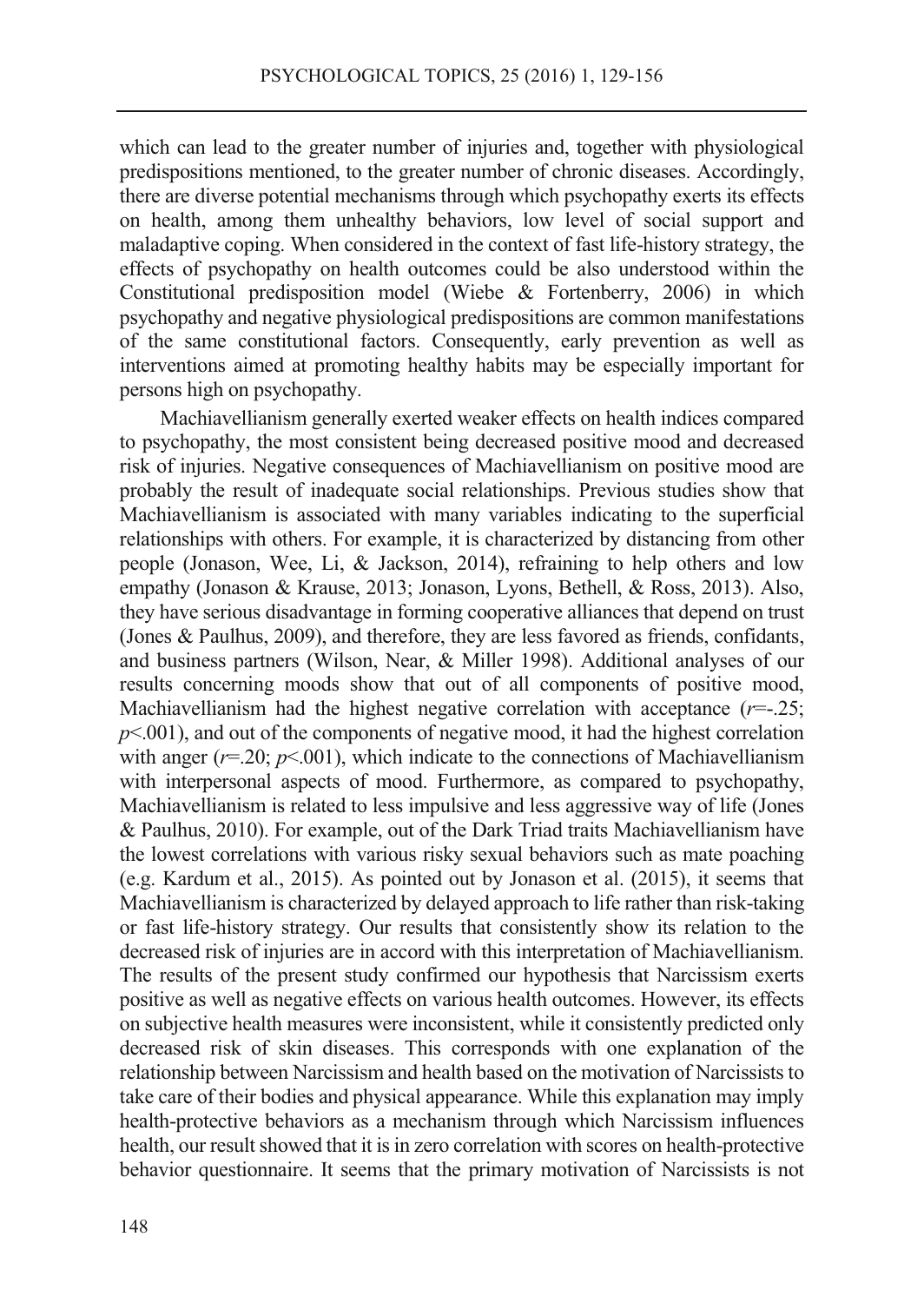maintaining health, but physical attractiveness which could be attained by either health-protective (e.g. healthy diet, exercising) or harmful health behaviors (e.g. excessive sun exposure, excessively low caloric intake).

Although not a central problem of this study, our results show that out of sociodemographic variables, female gender and older age were more strongly related to negative health indicators, while out of Five-factor traits, it was neuroticism. These results were not unexpected and are in accordance with numerous previous results (Goodwin & Friedman, 2006; Pol & Thomas, 2013).

The major limitation of this exploratory study lies in its cross-sectional design that does not permit the conclusions about causal relationship between variables. Thus, although the results obtained may indicate the effects of Dark Triad traits on some health outcomes, they may also imply the reverse relationship (i.e. health outcomes may influence the manifestation of personality traits). For example, higher Narcissism may be related to the decreased risk of skin disease because person high on this trait may be preoccupied with their physical appearance. However, skin disease itself may lead to the decreased manifestation of behavior tendencies described in Narcissistic Personality Inventory (e.g. "I like to show off my body"). Additionally, all variables were measured by self-report instruments which increased the common method variance. Furthermore, a cross-sectional nature of the design of this study does not allow for the examination of the specific mechanisms through which these traits exert their effects on health outcomes. Nonetheless, the results obtained show some indications that their effect may be mediated through health behaviors. Some other mechanisms such as social support, exposure and reactivity to stress, cognitive appraisal and coping can also be potentially operative.

It should be noted that Dark Triad traits may also be related to some other diseases that were not examined here. For example, some diseases that occurred with relatively low frequency rate in this study (e.g. liver diseases, multiple sclerosis, venereal diseases) were not included into analyses because of too few outcome events per predictor variable (Peduzzi, Concato, Kemper, Holford, & Feinstein, 1996). Future studies should also analyze processes associated with health maintenance, illness onset and recovery as e.g. illness perception, progression, speed of recovery etc.

# **References**

- Aghababaei, N., & Błachnio, A. (2015). Well-being and the Dark Triad. *Personality and Individual Differences, 86*, 365-368. doi:10.1016/j.paid.2015.06.043
- Adams, H.M., Luévano, V.X., & Jonason, P.K. (2014). Risky business: Willingness to be caught in an extra-pair relationship, relationship experience, and the Dark Triad. *Personality and Individual Differences, 66*, 204-207.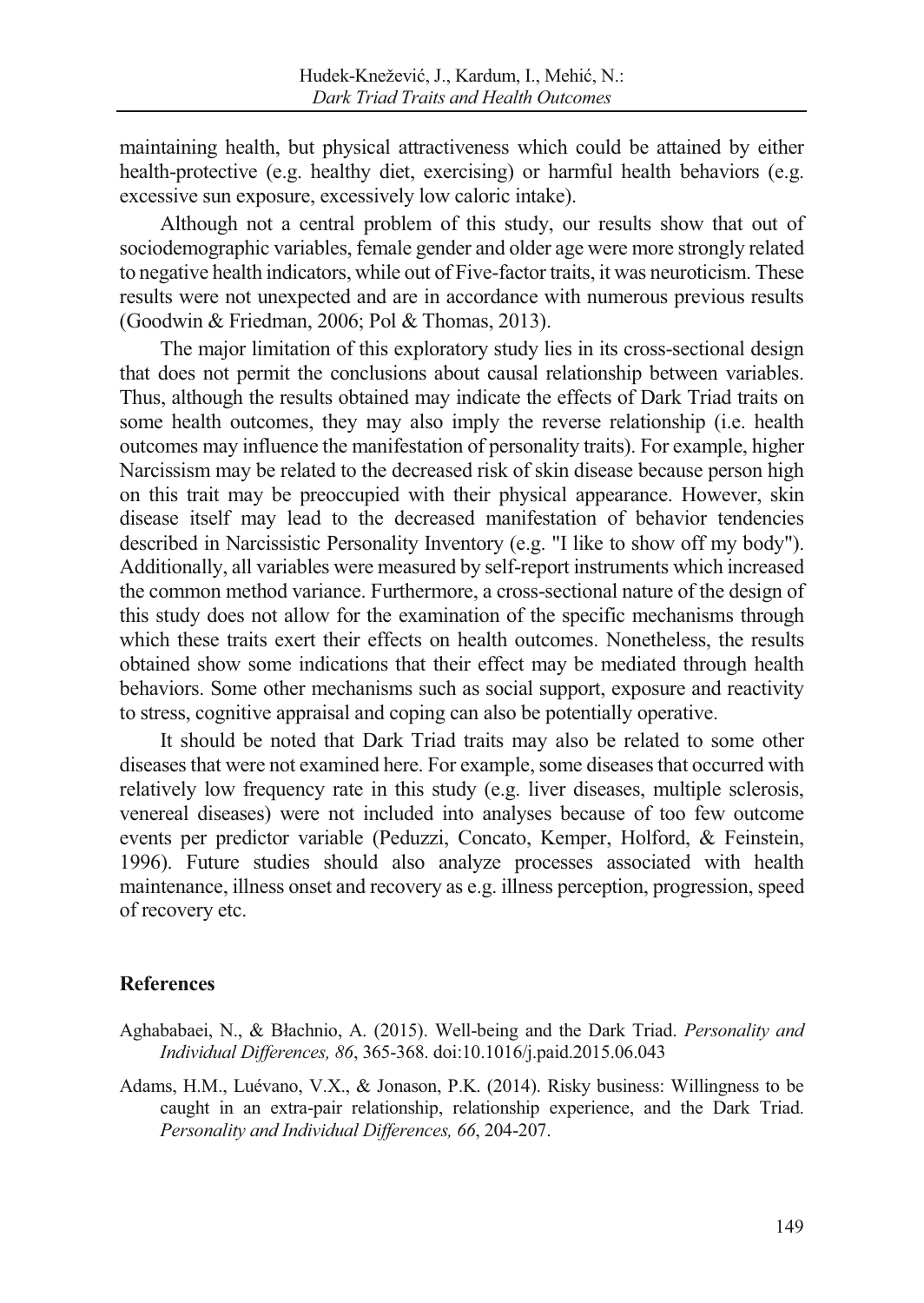- Bakir, B., Yilmaz, R., & Yavas, S. (1996). Relating depressive symptoms to Machiavellianism in a Turkish sample*. Psychological Reports, 78*, 1011-1014.
- Barr, K.N., & Quinsey, V.L. (2004). Is psychopathy pathology or a life strategy? Implications for social policy. In C. Crawford & C. Salmon (Eds.), *Evolutionary psychology, public policy, and personal decisions* (pp. 293-317). Mahwah, NJ: Lawrence Erlbaum.
- Beaver, K.M., Nedelec, J.L., da Silva Costa, C., Poersch, A.P., Stelmach, M.C., Freddi, M.C., Gajos, J.M., & Boccio, G. (2014). The association between psychopathic personality traits and health-related outcomes. *Journal of Criminal Justice, 42*, 399-407. doi: 10.1016/j.jcrimjus.2014.05.005
- Benet-Martinez, V., & John, O.P. (1998). Los Cinco Grandes across cultures and ethnic groups: Multitrait-multimethod analyses of the Big Five in Spanish and English. *Journal of Personality and Social Psychology, 75*, 729-750.
- Berkman, L.F., Glass, T., Brissette, I., & Seeman, T.E. (2000). From social integration to health. *Social Science and Medicine, 51*, 843-857.
- Buelow, M.T., & Brunell, A.B. (2014). Facets of grandiose Narcissism predict involvement in health-risk behaviors. *Personality and Individual Differences, 69*, 193-198. doi:10.1016/j.paid.2014.05.031
- Campbell, W.K., Goodie, A.S., & Foster, J.D. (2004). Narcissism, confidence, and risk attitude. *Journal of Behavioral Decision Making, 17*, 297-311.
- Casey, H., Rogers, R.D., Burns, T., & Yiend, J. (2012). Emotion regulation in psychopathy. *Biological Psychology, 92*, 541-548. doi: 10.1016/j.biopsycho.2012.06.011
- Christie, R., & Geis, F.L. (1970). *Studies in Machiavellianism.* New York: Academic Press.
- Christoffersen, D., & Stamp, C. (1995). Examining the relationship between Machiavellianism and paranoia. *Psychological Reports, 76*, 67-70.
- Crysel, L.C., Crosier, B.S., & Webster, G.D. (2013). The Dark Triad and risk behavior. *Personality and Individual Differences, 54*, 35-40.
- David, J., & Suls, J. (1999). Coping efforts in daily life: Role of Big Five traits and problem appraisal. *Journal of Personality, 67*, 119-140.
- Edelstein, R.S., Yim, I.S., & Quas, J.A. (2010). Narcissism predicts heightened cortisol reactivity to a psychosocial stressor in men. *Journal of Research in Personality, 44*, 565- 572. doi:10.1016/j.jrp.2010.06.008
- Egan, V., Chan, S., & Shorter, G.W. (2014). The Dark Triad, happiness and subjective wellbeing. *Personality and Individual Differences, 67*, 17-22.
- Eriksen, H.R., Ihlebaek, C., & Ursin, H. (1999). A scoring system for subjective health complaints (SHC). *Scandinavian Journal of Public Health, 27*, 63-72. doi: 10.1177/14034948990270010401
- Eriksson, M., & Lindström, B. (2006). Antonovsky's sense of coherence scale and the relation with health: A systematic review. *Journal of Epidemiology and Community Health, 60*, 376-381.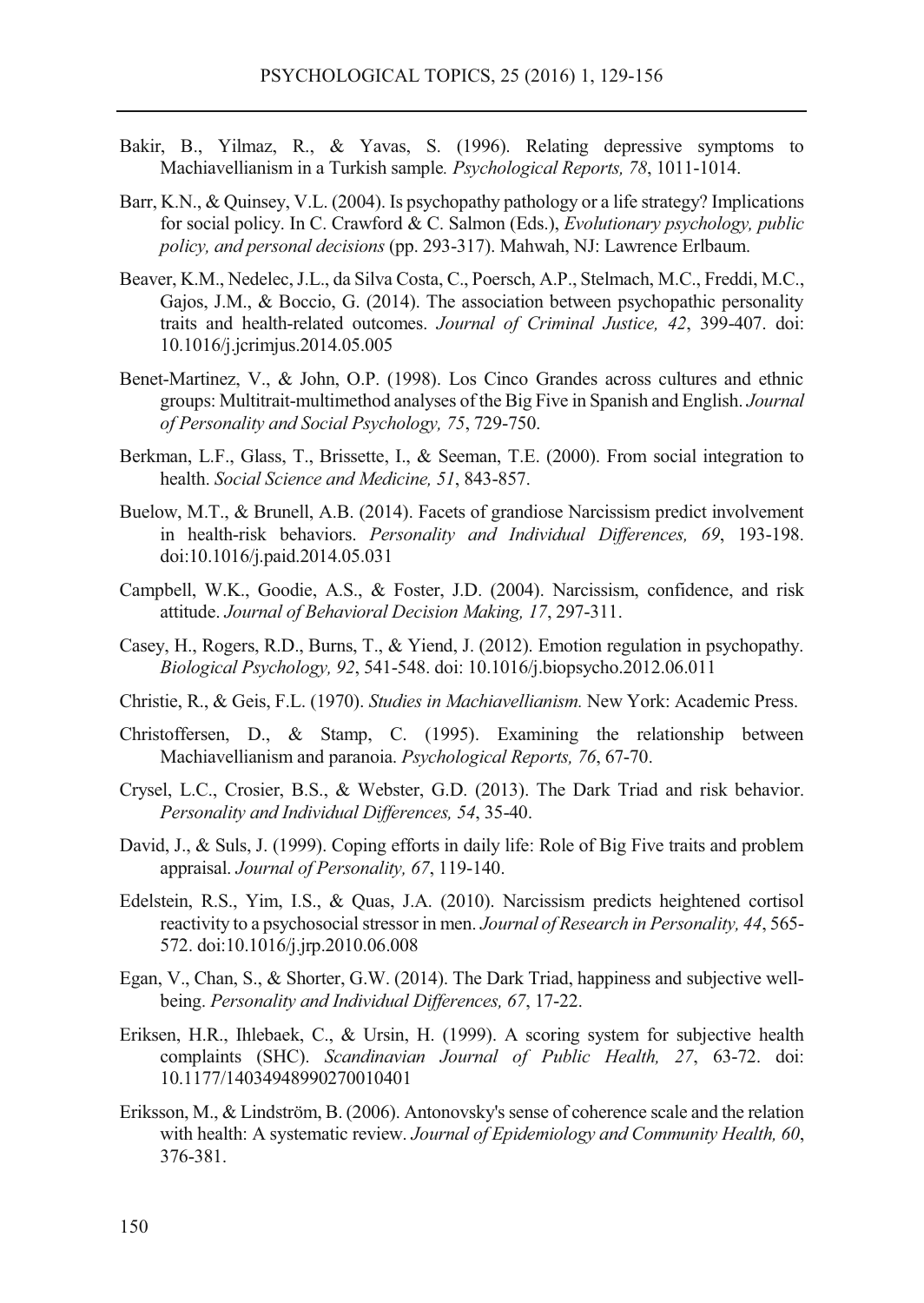- Fehr, B., Samsom, D., & Paulhus, D.L. (1992). The construct of Machiavellianism: Twenty years later. In C.D. Spielberger & J.N. Butcher (Eds.), *Advances in personality assessment* (Vol. 9, pp. 77-116). Hillsdale, NJ: Erlbaum.
- Fiala, B., Kopp, M., & Günther, V. (1997). Why do young women use sunbeds? A comparative psychological study. *British Journal of Dermatology, 137*, 950-954.
- Friedman, H.S. (2000). Long-term relations of personality and health: Dynamisms, mechanisms, tropisms. *Journal of Personality, 68*, 1089-1107. doi: 10.1111/1467- 6494.00127.
- Friedman, H.S., & Booth-Kewley, S. (1987). Personality, type A behavior, and coronary heart disease: The role of emotional expression. *Journal of Personality and Social Psychology, 53*, 783-792.
- Friedman, H.S., & Kern, M.L. (2014). Personality, well-being and health. *Annual Review of Psychology, 65*, 719-742.
- Furnham, A., Richards, S.C., & Paulhus, D.L. (2013). The Dark Triad of personality: A 10 year review. *Social and Personality Psychology Compass, 7*, 199-216. doi: 10.1111/spc3.12018
- Gale, C.R., Batty, G.D., & Deary, I.J. (2008). Locus of control at age 10 years and health outcomes and behaviors at age 30 years: The 1970 British cohort study. *Psychosomatic Medicine, 70*, 397-403.
- Goodwin, R.D., & Friedman, H.S. (2006). Health status and the five-factor personality traits in a nationally representative sample. *Journal of Health Psychology, 11*, 643-654. doi: 10.1177/1359105306066610
- Hampson, S.E., Goldberg, L.R., Vogt, T.M., & Dubanoski, J.P. (2006). Forty years on: Teachers' assessments of children's personality traits predict self-reported health behaviors and outcomes at midlife. *Health Psychology, 25*, 57-64. doi:10.1037/0278- 6133.25.1.57
- Harris, D.M., & Guten, S. (1979). Health-protective behavior: An exploratory study. *Journal of Health and Social Behavior, 20*, 17-29.
- Hudek-Knežević, J., & Kardum, I. (2009). Five-factor personality dimensions and 3 healthrelated personality constructs as predictors of health. *Croatian Medical Journal, 50*, 394-402. doi: 10.3325/cmj.2009.50.394
- Hudek-Knežević, J., Kardum, I., & Krapić, N. (2007). HIV-transmission knowledge, fivefactor personality traits and psychopathy as determinants of risky sexual behaviors. *Review of Psychology, 14*, 139-152.
- Iwasa, H., Masui, Y., Gondo, Y., Inagaki, H., Kawaai, C., & Suzuki, T. (2008). Personality and all-cause mortality among older adults dwelling in a Japanese community: A fiveyear population-based prospective cohort study. *American Journal of Geriatric Psychiatry, 16*, 399-405.
- Jakobwitz, S., & Egan, V. (2006). The Dark Triad and normal personality. *Personality and Individual Differences, 40*, 331-339. doi: 10.1016/j.paid.2005.07.006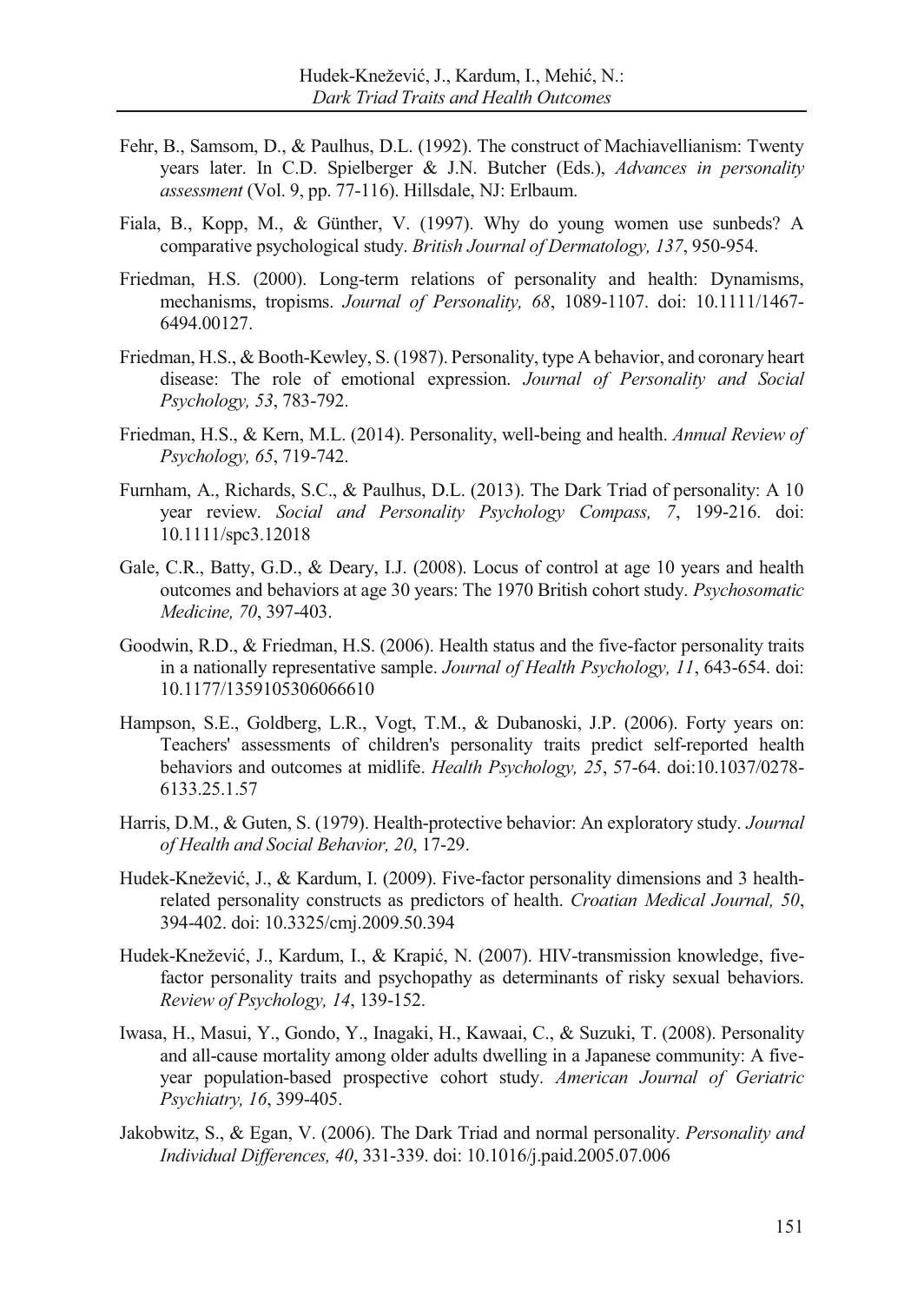- Jerram, K.L., & Coleman, P.G. (1999). The big five personality traits and reporting of health problems and health behaviour in old age. *British Journal of Health Psychology, 4*, 181- 192. http://dx.doi.org/10.1348/135910799168560
- Jonason, P.K., Baughman, H.M., Carter, G.L., & Parker, P. (2015). Dorian Gray without his portrait: Psychological, social, and physical health costs associated with the Dark Triad. *Personality and Individual Differences, 78*, 5-13. doi:10.1016/j.paid.2015.01.008
- Jonason, P.K., & Krause, L. (2013). The emotional deficits associated with the Dark Triad traits: Cognitive empathy, affective empathy, and alexithymia. *Personality and Individual Differences, 55*, 532-537.
- Jonason, P.K., Li, N.P., & Teicher, E.A. (2010). Who is James Bond? The Dark Triad as an agentic social style. *Individual Differences Research, 8*, 111-120.
- Jonason, P.K., Li, N.P., Webster, G.W., & Schmitt, D.P. (2009). The Dark Triad: Facilitating short-term mating in men. *European Journal of Personality, 23*, 5-18.
- Jonason, P.K., Luévano, V.X., & Adams, H.M. (2012). How the Dark Triad traits predict relationship choices. *Personality and Individual Differences, 53*, 180-184*.*
- Jonason, P.K., Lyons, M., Bethell, E., & Ross, R. (2013). Different routes to limited empathy in the sexes: Examining the links between the Dark Triad and empathy. *Personality and Individual Differences, 57*, 572-576.
- Jonason, P.K., & Schmitt, D.P. (2012). What have you done for me lately? Friendshipselection in the shadows of dark Triad traits. *Evolutionary Psychology, 10*, 400-421.
- Jonason, P.K., Wee, S., Li, N.P., & Jackson, C. (2014). Occupational niches and the Dark Triad traits. *Personality and Individual Differences, 69*, 119-123.
- Jones, D.N., & Paulhus, D.L. (2009). Machiavellianism. In M.R. Leary & R.H. Hoyle (Eds.), *Handbook of individual differences in social behavior* (pp. 93-108). New York: Guilford Press.
- Jones, D.N., & Paulhus D.L. (2010). Different provocations provoke aggression in psychopaths and narcissists. *Social Psychological and Personality Science, 1*, 12-18.
- Jones, D.N., & Paulhus, D.L. (2011). The role of impulsivity in the Dark Triad of personality. *Personality and Individual Differences, 51,* 670-682.
- Jylha, P., & Isometsa, E. (2006). The relationship of neuroticism and extraversion to symptoms of anxiety and depression in the general population. *Depression and Anxiety, 23,* 281-289. doi: 10.1002/da.20167
- Kardum, I., & Bezinović, P. (1992). Methodological and theoretical implications of the measuring dimensions of emotional experience. *Godišnjak Zavoda za psihologiju, 1*, 53-62.
- Kardum, I., & Hudek-Knežević, J. (2012). Relationships between Five-Factor Personality Traits and specific health-related personality dimensions. *International Journal of Clinical and Health Psychology, 12*, 373-387.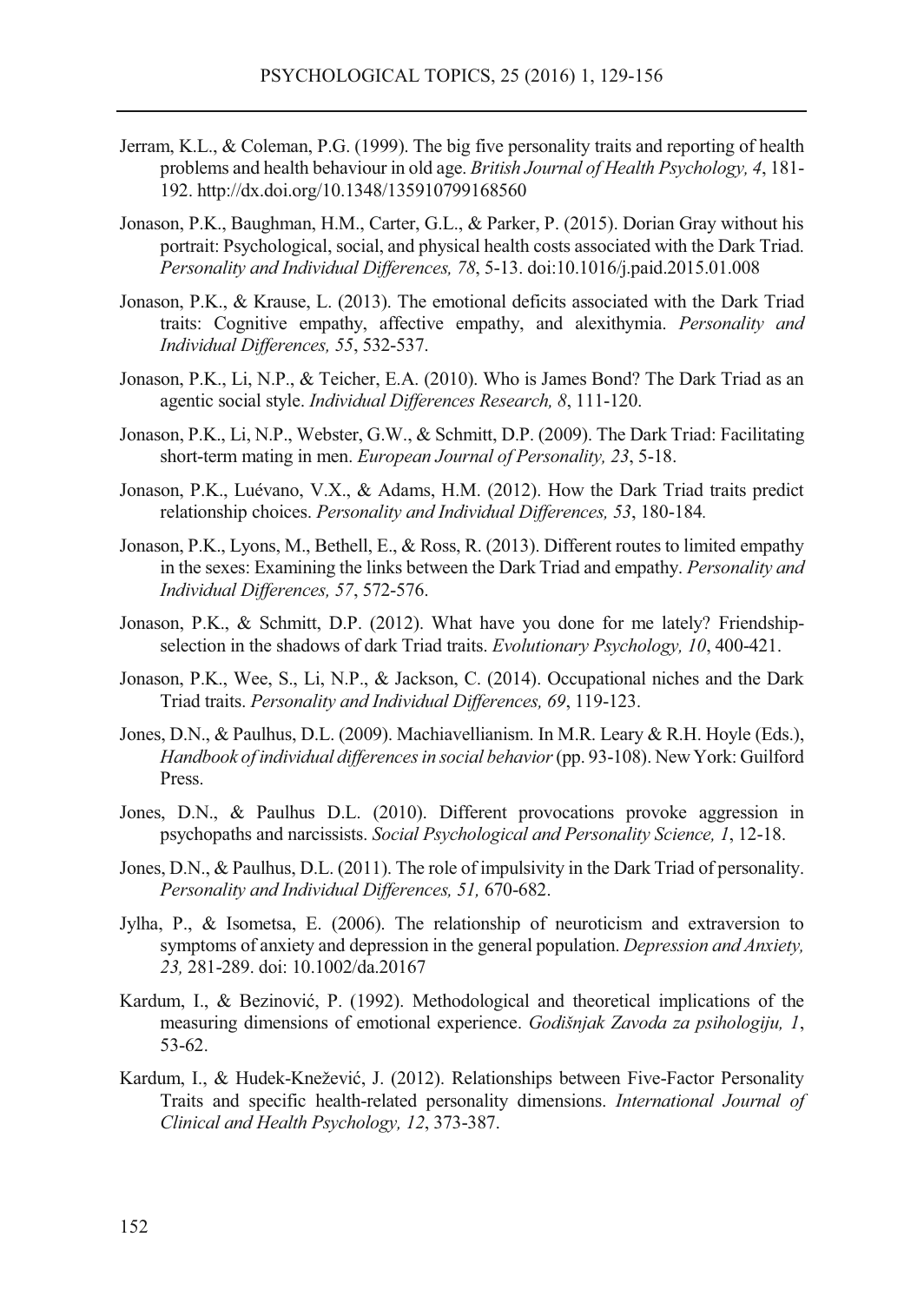- Kardum, I., Hudek-Knežević, J., Schmitt, D.P., & Grundler, P. (2015). Personality and mate poaching experiences. *Personality and Individual Differences, 75*, 7-12.
- Kelsey, R.M., Ornduff, S.R., McCann, C.M., & Reiff, S. (2001). Psychophysiological characteristics of narcissism during active and passive coping. *Psychophysiology, 38*, 292-303. doi: 10.1017/S0048577201000051
- Kelsey, R.M., Ornduff, S.R., Reiff, S., & Arthur, C.M. (2002). Psychophysiological correlates of narcissistic traits in women during active coping. *Psychophysiology, 39*, 322-332. doi: 10.1017/S004857720139306X
- Kobasa, S.C., Maddi, S.R., & Kahn, S. (1982). Hardiness and health: A prospective study. *Journal of Personality and Social Psychology, 42*, 168-177.
- Korotkov, D., & Hannah, T.E. (2004). The five-factor model of personality: Strengths and limitations in predicting health status, sick-role and illness behaviour. *Personality and Individual Differences, 36*, 187-199. doi: 10.1016/S0191-8869(03)00078-3
- Krapić, N., Sušanj, Z., & Ćoso, B. (2006). Crte ličnosti i stavovi prema radu i organizaciji kao prediktori tjelesnih simptoma zaposlenika. *Psihologijske teme, 15*, 81-100.
- Leclerc, J., Rahn, M., & Linden, W. (2006). Does personality predict blood pressure over 10 year period? *Personality and Individual Differences, 40*, 1313-1321.
- Lee, K., & Ashton, M.C. (2005). Psychopathy, Machiavellianism, and Narcissism in the Five Factor Model and the HEXACO model of personality structure. *Personality and Individual Differences, 38*, 1571-1582. doi: 10.1016/j.paid.2004.09.016
- Lorber, M.F. (2004). Psychophysiology of aggression, psychopathy, and conduct problems: A meta-analysis. *Psychological Bulletin, 130*, 531-552. doi: 10.1037/0033- 2909.130.4.531
- Löckenhoff, C.E., Sutin, A.R., Ferrucci, L., & Costa, P.T. (2008). Personality traits and subjective health in the later years: The association between NEO-PI-R and SF-36 in advanced age is influenced by health status. *Journal of Research in Personality, 42*, 1334-1346. doi: 10.1016/j.jrp.2008.05.006
- McNamara, P., Durso, R., & Harris, E. (2007). ''Machiavellianism" and frontal dysfunction: Evidence from Parkinson's disease. *Cognitive Neuropsychiatry, 12*, 285-300.
- Miller, T.Q., Smith, T.W., Turner, C.W., Guijarro, M.L., & Hallet, A.J. (1996). A metaanalytic review of research on hostility and physical health. *Psychological Bulletin, 119*, 322-348.
- Ng, H.K.S., Cheung, R.Y-H., & Tam, K-P. (2014). Unraveling the link between narcissism and psychological health: New evidence from coping flexibility. *Personality and Individual Differences, 70*, 7-10. doi:10.1016/j.paid.2014.06.006
- Noser, A.E., Zeigler-Hill, V., & Besser, A. (2014). Stress and affective experiences: The importance of dark personality features. *Journal of Research in Personality, 53*, 158- 164. doi:10.1016/j.jrp.2014.10.007
- O'Leary, A. (1985). Self-efficacy and health. *Behaviour Research and Therapy, 23*, 437-451.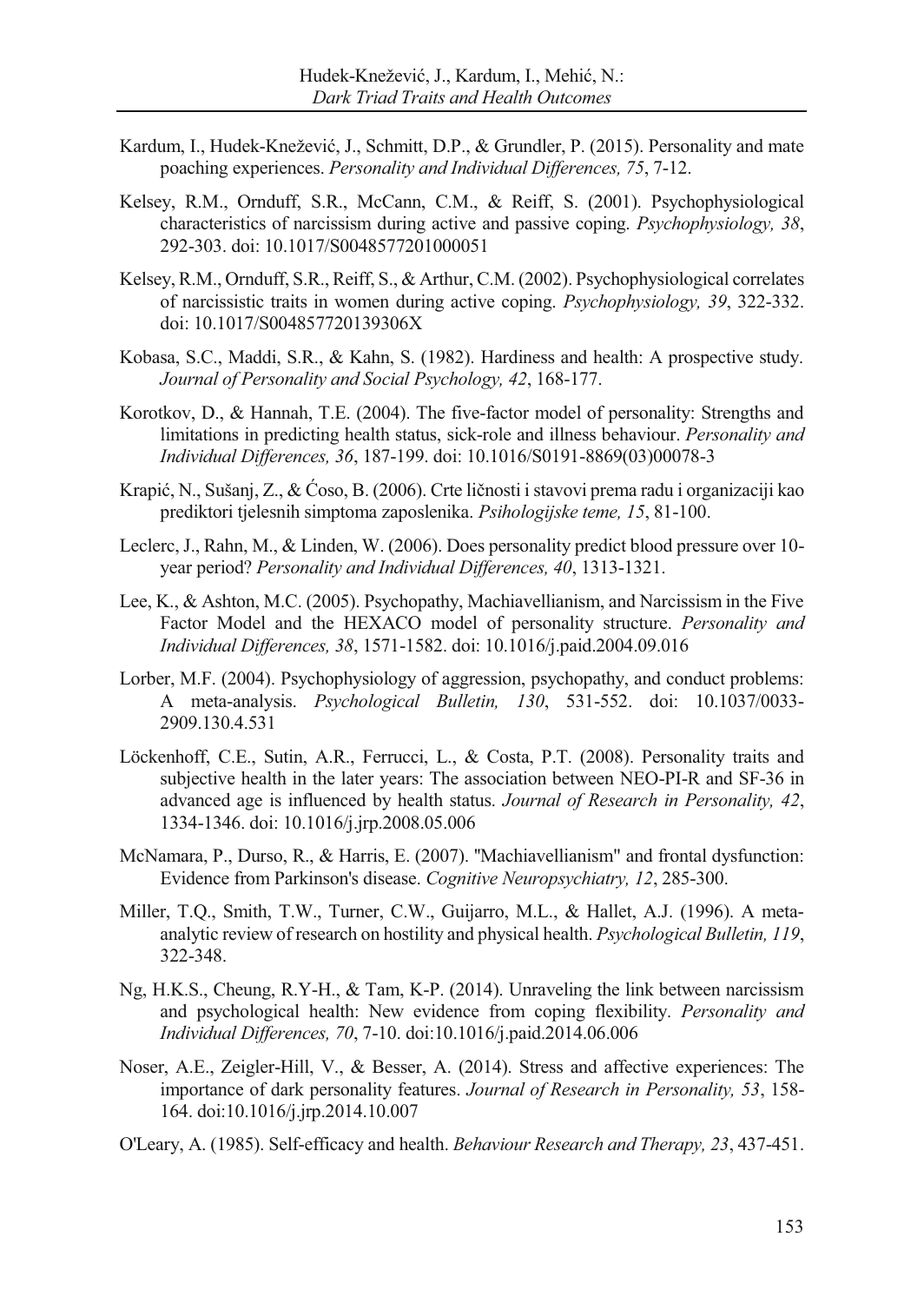- Paulhus, D.L., Hemphill, J.D., & Hare, R.D. (2012). *Manual for the Self-report psychopathy scale.* Toronto, Canada: Multi-Health Systems.
- Paulhus, D.L., & Williams, K.M. (2002). The Dark Triad of personality: Narcissism, Machiavellianism, and psychopathy. *Journal of Research in Personality, 36*, 556-563. doi: 10.1016/S0092-6566(02)00505-6
- Peduzzi, P., Concato, J., Kemper, E., Holford, T.R., & Feinstein, A.R. (1996). A simulation study of the number of events per variable in logistic regression analysis. *Journal of Clinical Epidemiology, 49*, 1372-1379.
- Peterson, C., & Bossio, L.M. (1991). *Health and optimism.* New York: Free Press.
- Pol, L.G., & Thomas, R.K. (2013). *The demography of health and healthcare*. New York: Springer.
- Quinsey, V.L., Harris, G.T., Rice, M.E., & Cormier, C.A. (1998). *Violent offenders: Appraising and managing risk*. Washington, DC: American Psychological Association.
- Raskin, R., & Terry, H. (1988). A principal-components analysis of the Narcissistic Personality Inventory and further evidence of its construct validity. *Journal of Personality and Social Psychology, 54*, 890-902.
- Reale, D., Garant, D., Humphries, M.M., Bergeron, P., Careau, V., & Montiglio, P.O. (2010). Personality and the emergence of the pace-of-life syndrome concept at the population level. *Philosophical Transactions of the Royal Society, 365*, 4051-4063.
- Reinhard, D.A., Konrath, S.H., Lopez, W.D., & Cameron, H.G. (2012). Expensive egos: Narcissistic males have higher cortisol. *PLoS ONE 7*(1), e30858. doi:10.1371/journal.pone.0030858
- Rose, P. (2002). The happy and unhappy faces of narcissism. *Personality and Individual Differences, 33*, 379-391. doi: 10.1016/S0191-8869(01)00162-3
- Rosenthal, S.A., & Hooley, J.M. (2010). Narcissism assessment in social-personality research: Does the association between narcissism and psychological health result from a confound with self-esteem? *Journal of Research in Personality, 44*, 453-465. doi: 10.1016/S0191-8869(00)00012-X
- Rutledge, T. (2006). Defensive personality effects on cardiovascular health: A review of the evidence. In D. Johns (Ed.), *Stress and its impact on society* (pp. 1-21). Hauppauge, NY: Nova Science.
- Sedikides, C., Rudich, E.A., Gregg, A.P., Kumashiro, M., & Rusbult, C. (2004). Are normal narcissists psychologically healthy?: Self-esteem matters. *Journal of Personality and Social Psychology, 87*, 400-416. doi: 10.1037/0022-3514.87.3.400
- Shen, B.J., Avivi, Y.E., Todaro, J.F., Spiro III, A., Laurenceau, J-P., Ward, K.D, & Niaura, R. (2008). Anxiety characteristics independently and prospectively predict myocardial infarction in men: The unique contribution of anxiety among psychological factors. *Journal of the American College of Cardiology, 51*, 113-119.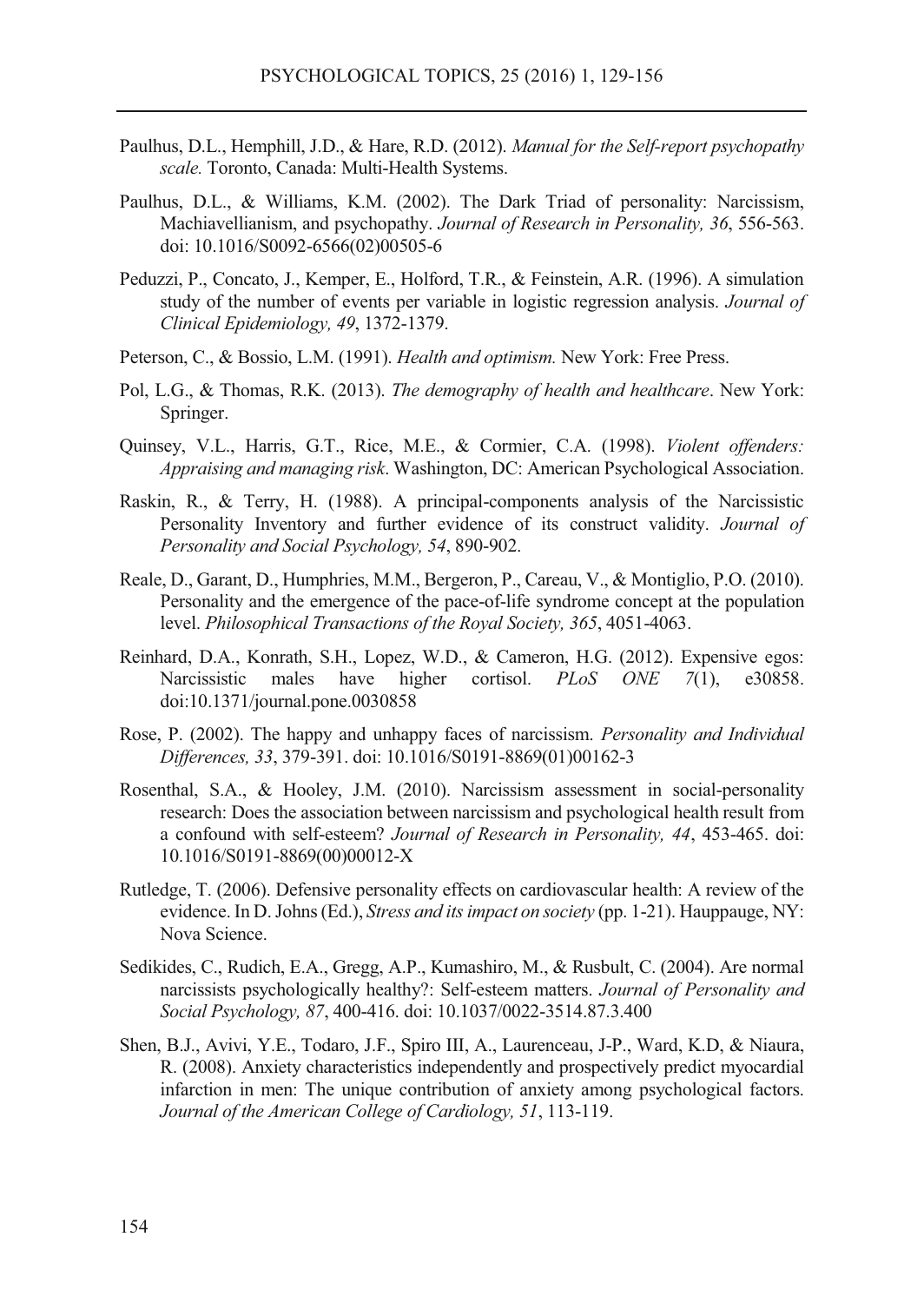- Sherry, S.B., Hewitt, P.L., Besser, A., Flett, G.L., & Klein, C. (2006). Machiavellianism, trait perfectionism, and perfectionistic self-presentation. *Personality and Individual Differences, 40*, 829-839.
- Smith, T.W. (1992). Hostility and health: Current status of a psychosomatic hypothesis. *Health Psychology, 11*, 139-150.
- Smith, T.W., & Gallo, L.C. (2001). Personality traits as risk factors for physical illness. In: A. Baum, T. Revenson, & J. Singer (Eds.), *Handbook of health psychology* (pp. 139-172). Hillsdale (NJ): Erlbaum.
- Spano, L. (2001). The relationship between exercise and anxiety, obsessive-compulsiveness, and narcissism. *Personality and Individual Differences, 30*, 87-93. doi: 10.1016/S0191- 8869(00)00012-X
- Steel, P., Schmidt, J., & Shultz, J. (2008). Refining the relationship between personality and subjective well-being. *Psychological Bulletin, 134*, 138-161. doi: 10.1037/0033- 2909.134.1.138.
- Uchino, B.N., Vaughn, A.A., & Matwin, S. (2008). Social psychological processes linking personality to physical health: A multilevel analysis with emphasis on hostility and optimism. In U.F. Rhodewalt (Ed.), *Personality and social behavior* (pp. 251-284). New York, NY: Psychology Press.
- Valentine, S., & Fleischman, G. (2003). The impact of self-esteem, Machiavellianism, and social capital on attorneys' traditional gender outlook. *Journal of Business Ethics, 43*, 323-335.
- Vernon, P.A., Villani, V.C., Vickers, L.C., & Harris, J.A. (2008). A behavioral genetic investigation of the Dark Triad and the Big 5. *Personality and Individual Differences, 44*, 445-452.
- Wastell, C., & Booth, A. (2003). Machiavellianism: An alexithymic perspective. *Journal of Social and Clinical Psychology, 22*, 730-744.
- Wiebe, D.J., & Fortenberry, K.T. (2006). Mechanisms relating personality and health. In M.E. Vollrath (Ed.), *Handbook of personality and health* (pp. 137- 156). Chichester: Wiley.
- Williams, K.M., Paulhus, D.L., & Hare, R.D. (2007). Capturing the four-factor structure of psychopathy in college students via self-report. *Journal of Personality Assessment, 88*, 205-219.
- Wilson, D.S., Near, D.C., & Miller, R.R. (1998). Individual differences in Machiavellianism as a mix of cooperative and exploitative strategies. *Evolution and Human Behavior, 19*, 203-212.
- Wilson, R.S., Schneider, J.A., Arnold, S.E., Bienias, J.L., & Bennett, D.A. (2007). Conscientiousness and the incidence of Alzheimer disease and mild cognitive impairment. *Archives of General Psychiatry, 64*, 1204-1212. doi: 10.1001/archpsyc.64.10.1204